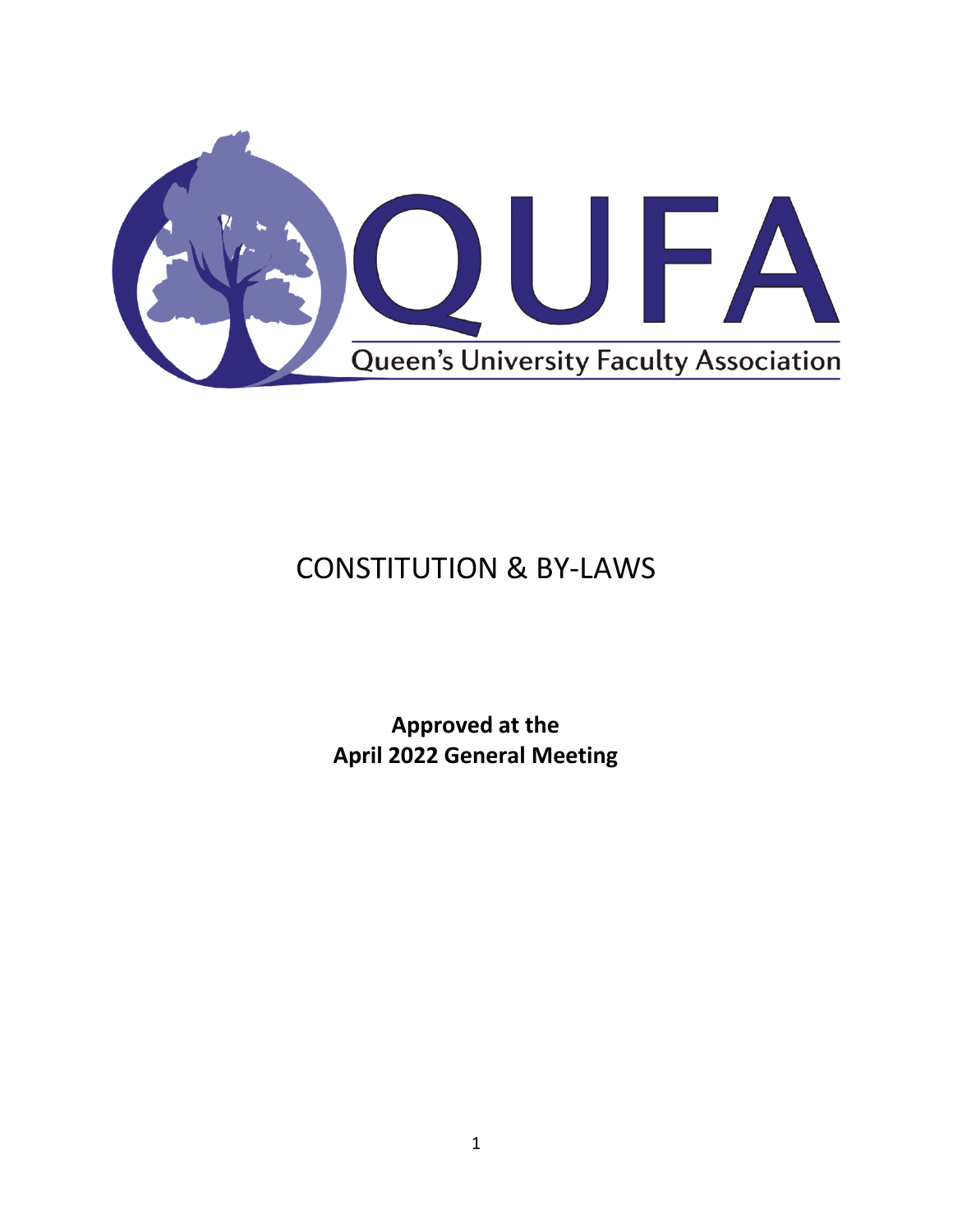# **QUEEN'S UNIVERSITY FACULTY ASSOCIATION REVISED CONSTITUTION**

# **ARTICLE 1: NAME**

The name of the Association shall be the Queen's University Faculty Association, referred to hereinafter as the Association or as QUFA.

#### **ARTICLE 2: PURPOSE**

The purposes of the Association are:

- i) To serve as the exclusive bargaining agent of the members of the bargaining unit, and any other group of employees which the Association may represent;
- ii) To promote the interests of and regulate employment relations between Queen's University and its academic staff (faculty, librarians, and archivists);
- iii) To promote equity in the recruitment and hiring of academic staff;
- iv) To promote a positive working environment for academic staff, free of discrimination, interference, restriction, or coercion relating to any term or condition of employment;
- v) To provide appropriate representation for all members of the Association;
- vi) To promote academic interests at Queen's and in the broader community.

## **ARTICLE 3: MEMBERSHIP**

- i) Membership in the Association is open to all members of the bargaining unit, to clinical faculty in the Faculty of Health Sciences who are eligible for membership in the Clinical Teachers' Association of Queen's University, and to such other groups as the Association may determine. In the event that a dispute arises as to the application of this clause in any individual case, the matter shall be placed before the Executive Committee, whose decision as to eligibility for membership shall be final.
- ii) Membership in the Association is voluntary. Members of the bargaining unit already pay dues and are not charged additional dues if they choose to become members of the Association.
- iii) Those not in the QUFA bargaining unit but who are eligible for membership in the Association will become Special Members if they choose. Special Members shall not pay dues. Special Members will have access to QUFA publications and Staff advice (as workload permits), but will not have voting or governance privileges in the Association. QUFA cannot represent Special Members with respect to their employment relationship and cannot provide legal counsel with respect to contracts of employment.
- iv) To become a member of QUFA, one must apply to the Association in a form prescribed by the Executive Committee. Membership becomes effective upon verification of eligibility.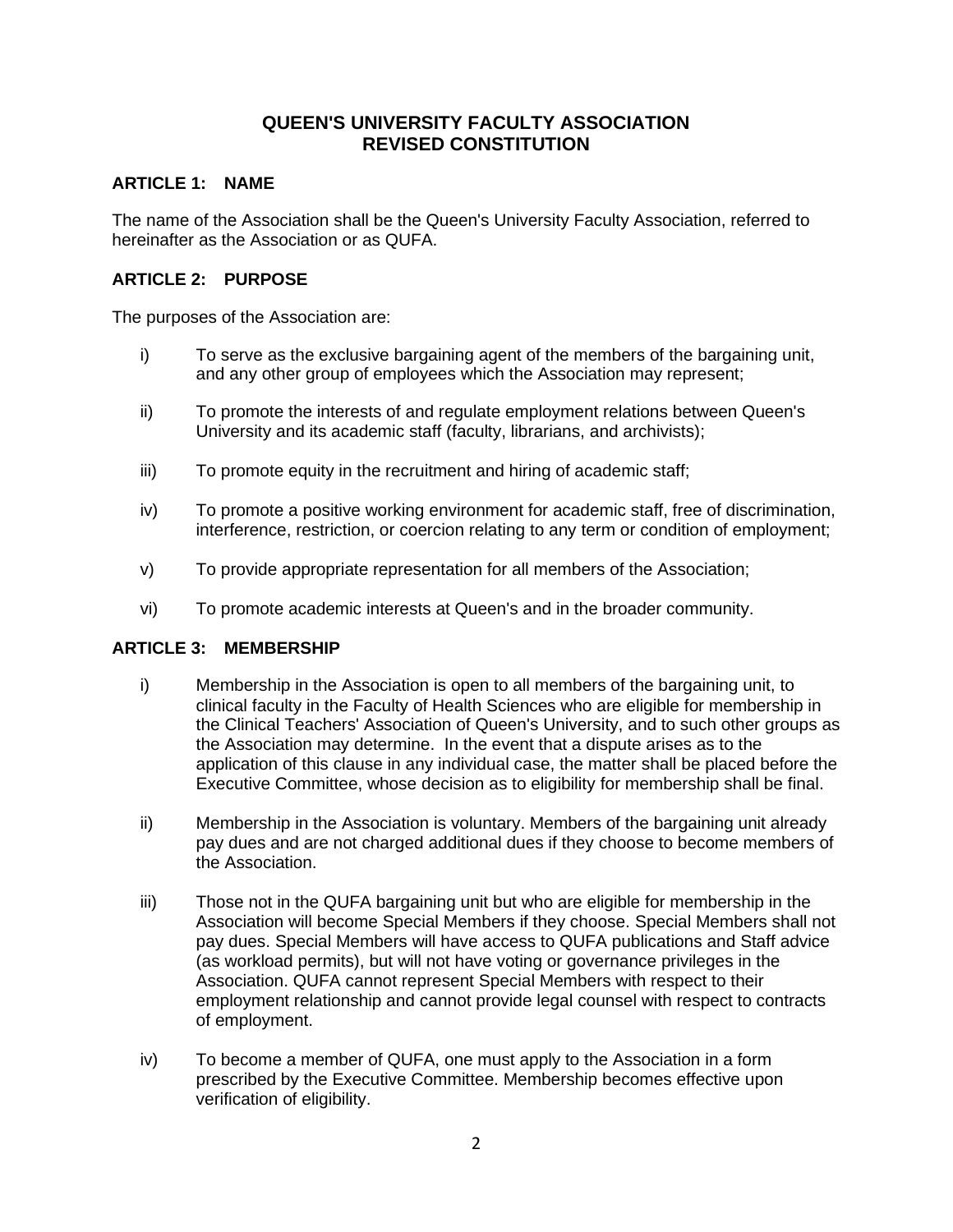- v) The Association shall not discriminate against any person with respect to any matter on a ground prohibited by the Ontario Human Rights Code or the Canadian Charter of Rights and Freedoms.
- vi) Members of the Association, (those who have voluntarily signed a QUFA membership form) shall be eligible to vote at meetings or hold a position in the Association including Officer, Executive Committee member, Councillor, or member of another committee.
- vii) If a Term Adjunct signs a membership form at the start of a contract, she/he shall not have to renew that form again, even if there is an interruption between their Queen's contracts. For purposes of participation in QUFA activities and governance, Term Adjunct Members with an appointment length of less than one year shall be considered members of the Association for one calendar year from the contract start date of their most recent course taught for credit at Queen's. For purposes of representing a Term Adjunct in resolving a grievance matter arising from their employment at Queen's, QUFA shall continue to support a Term Adjunct member until the matter is dropped by the member or resolved between the parties.

# **ARTICLE 4: FEES**

- i) Except as provided in this Article and Article 3(iii), members of QUFA shall pay fees, including dues and any levies or assessments established in accordance with this Article.
- ii) There shall be no fee for members on long-term disability.
- iii) There shall be a fee structure, including dues and any levies or assessments, ratified by the membership. Any changes to the fee structure shall be made at a scheduled General Meeting.

## **ARTICLE 5: GENERAL MEETINGS**

- i) There shall be at least two General Meetings of the Association each year: a fall meeting to be held in October, November or December and a spring meeting in March or April, each at the call of the Secretary. The Secretary shall call special General Meetings as directed by Council or Executive, or at a written request of 20 members in good standing of the Association, which includes a statement of the purpose of the meeting. The Secretary shall give written notice of meetings at least 14 days in advance.
- ii) The General Meetings shall be chaired by the Chair of Council (or the Alternate Chair or other designate). The agenda for each General Meeting shall be prepared by the Secretary and shall include a President's Report, a Treasurer's Report, and where appropriate, reports by one or more of the Standing Committees.
- iii) The Secretary shall circulate the written agenda for any scheduled General Meeting at least one week prior to the Meeting. The agenda shall include motions to be voted upon at the Meeting, including any motions submitted in a petition signed by at least five members in good standing of the Association, including the mover and seconder.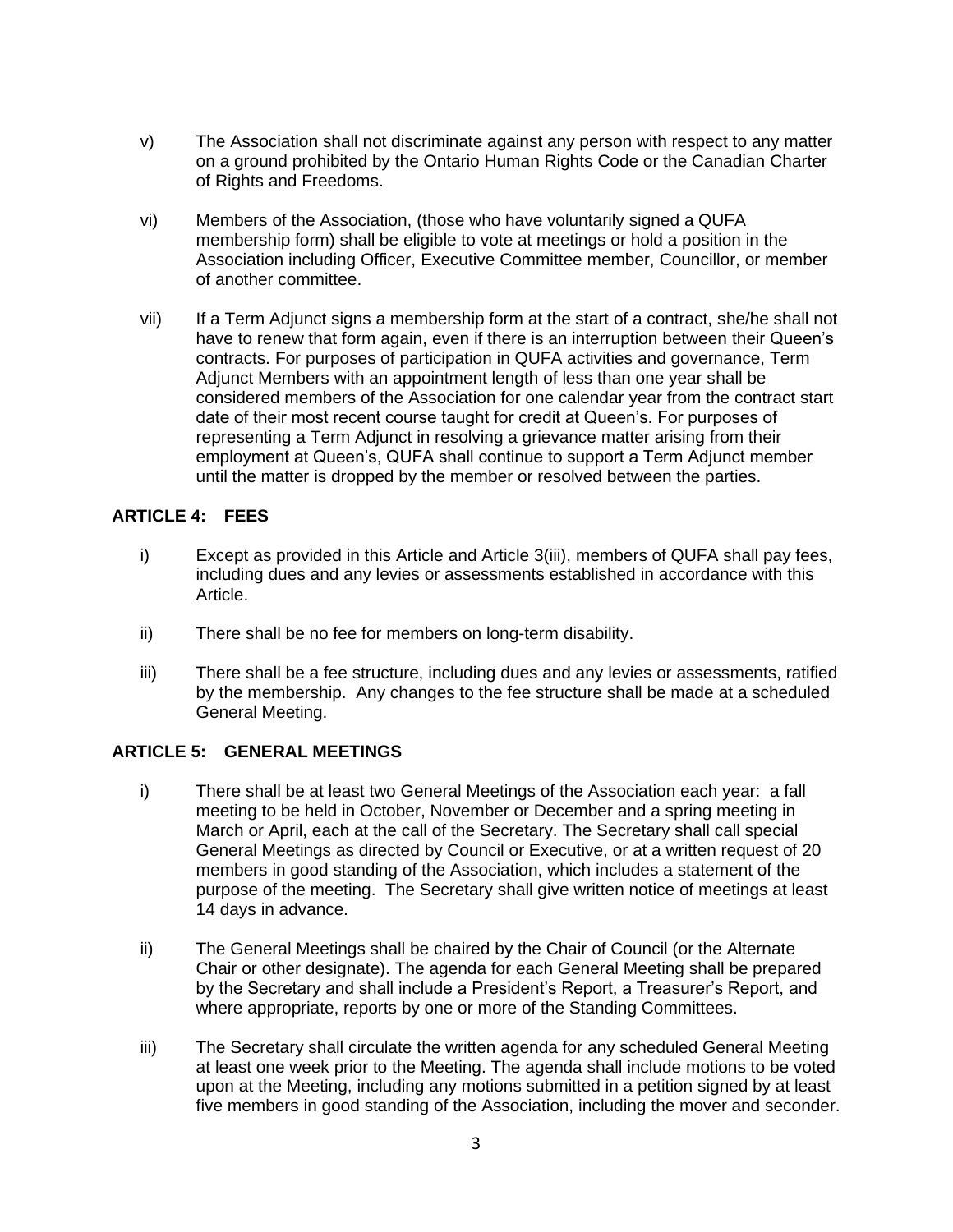Subject to the provisions of this Constitution regarding amendments, any motion not on the agenda shall be considered only with the consent of the Chair.

- iv) Thirty-five (35) members of the Association in good standing shall constitute a quorum for all General Meetings of the Association. Once quorum has been achieved it will be assumed to continue throughout the meeting unless a count is requested by a member.
- v) Proxy votes are not allowed.

# **ARTICLE 6: AMENDMENTS**

- i) Amendments to this Constitution require a two-thirds vote of those present at any scheduled General Meeting, or at a General Meeting called for that purpose.
- ii) Proposed amendments to the Constitution must be circulated with the notice of the scheduled General Meeting at which they will be addressed;

# **ARTICLE 7: GOVERNANCE**

The governing bodies of the Association shall be composed of:

- i) The Council of Representatives, which is responsible, in general, for approving the policies of the Association as formulated by the Executive Committee and, where necessary, for providing direction to the Executive Committee for the formulation of policy, subject to the provisions of the Constitution and By-laws, and to such directions as may be given at any annual or scheduled General Meeting;
- ii) The Executive Committee, which is responsible, in general, for establishing policy and for forwarding policy considerations to the Council of Representatives for approval; and
- iii) The Officers, who are responsible for the ongoing administration and operation of the Association. The duties and responsibilities of each of the above are described below.

# **ARTICLE 8: COUNCIL OF REPRESENTATIVES**

## **8.1 COMPOSITION**

There shall be a Council of Representatives which shall consist of the Officers of the Association and representatives of the electoral units. The establishment of the electoral units of the Council and the number of Councillors for each electoral unit shall be in accordance with the By-laws.

## **8.2 TERM OF OFFICE**

The term of office of a Councillor shall be for two years, commencing July 1 of the year of election. Re-election is allowed.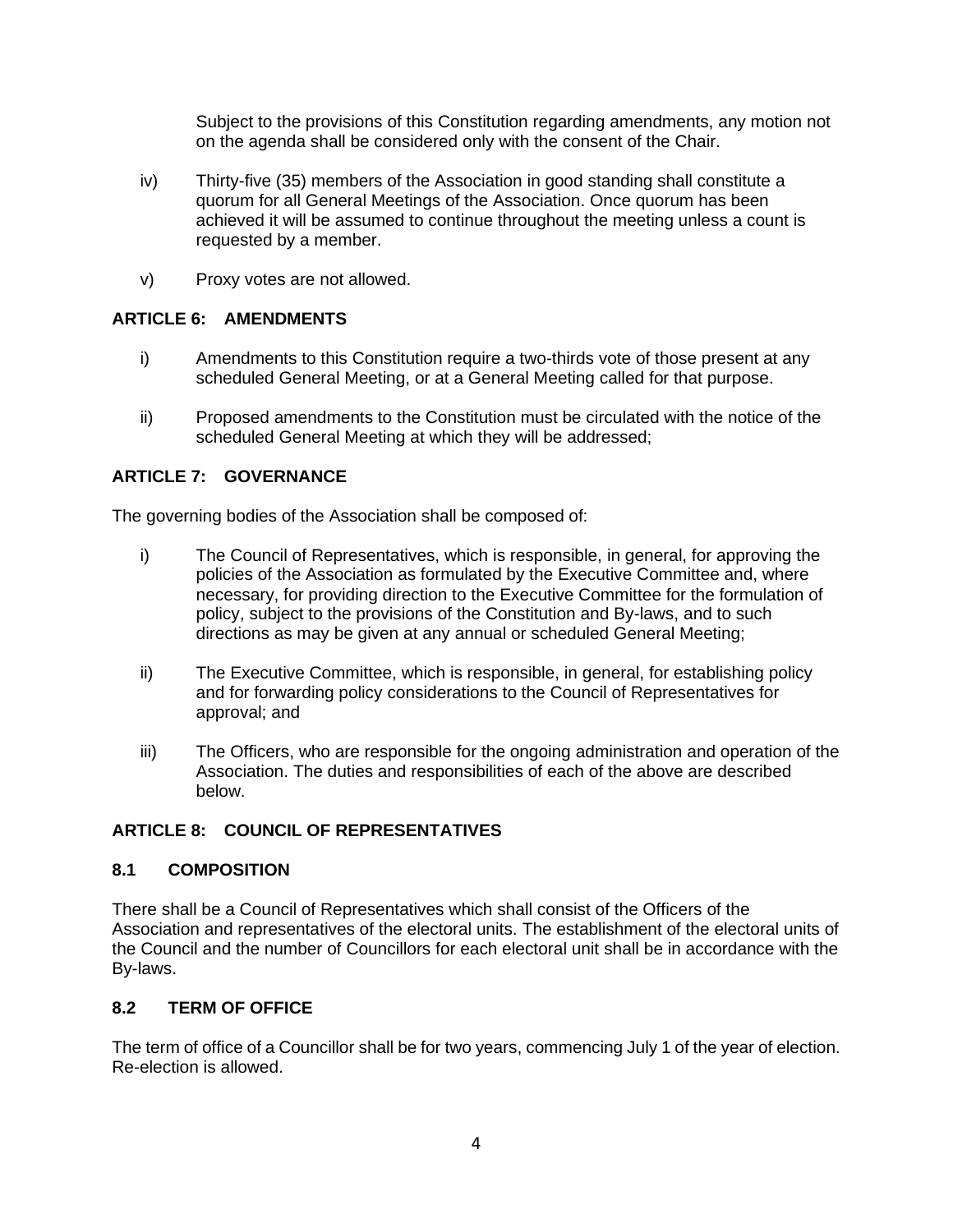# **8.3 ELECTION OF COUNCILLORS**

The procedures for the election of Councillors shall be in accordance with the By-laws (which follow Article 17 of this Constitution).

# **8.4 DUTIES AND POWERS**

The Council shall be responsible for:

- i) Acting on policy recommendations from the Executive Committee and instructing the Executive Committee in the development of policy for Council approval;
- ii) Approving the budget of the Association in accordance with this Constitution;
- iii) Approving general collective bargaining principles, in accordance with this Constitution;
- iv) Approving general grievance principles and procedures;
- v) On the basis of Executive Committee recommendations, approving the staffing of QUFA Standing and ad hoc Committees, including their Chairs, and appointing members to joint employer-Association committees;
- vi) On the basis of Executive Committee recommendations, filling any vacancies which may arise in the course of the terms of appointees to such committees;
- vii) Approving terms of reference for Standing and ad hoc committees;
- viii) Approving policy on all employee staffing;
- ix) Directing the convening of special meetings of the Association, as required, in accordance with this Constitution.

# **8.5 DUTIES OF COUNCILLORS**

In addition to the foregoing, the duties of Councillors shall be to:

- i) Represent on a regular basis the views of their constituents to Council and vice versa;
- ii) Advise their constituents regarding their rights and responsibilities under the Collective Agreement;
- iii) Direct constituents to the appropriate sources of assistance in seeking redress under the terms of the Collective Agreement; and
- iv) Advise Council and the Executive Committee of any problems encountered by constituents arising from the Collective Agreement and its implementation.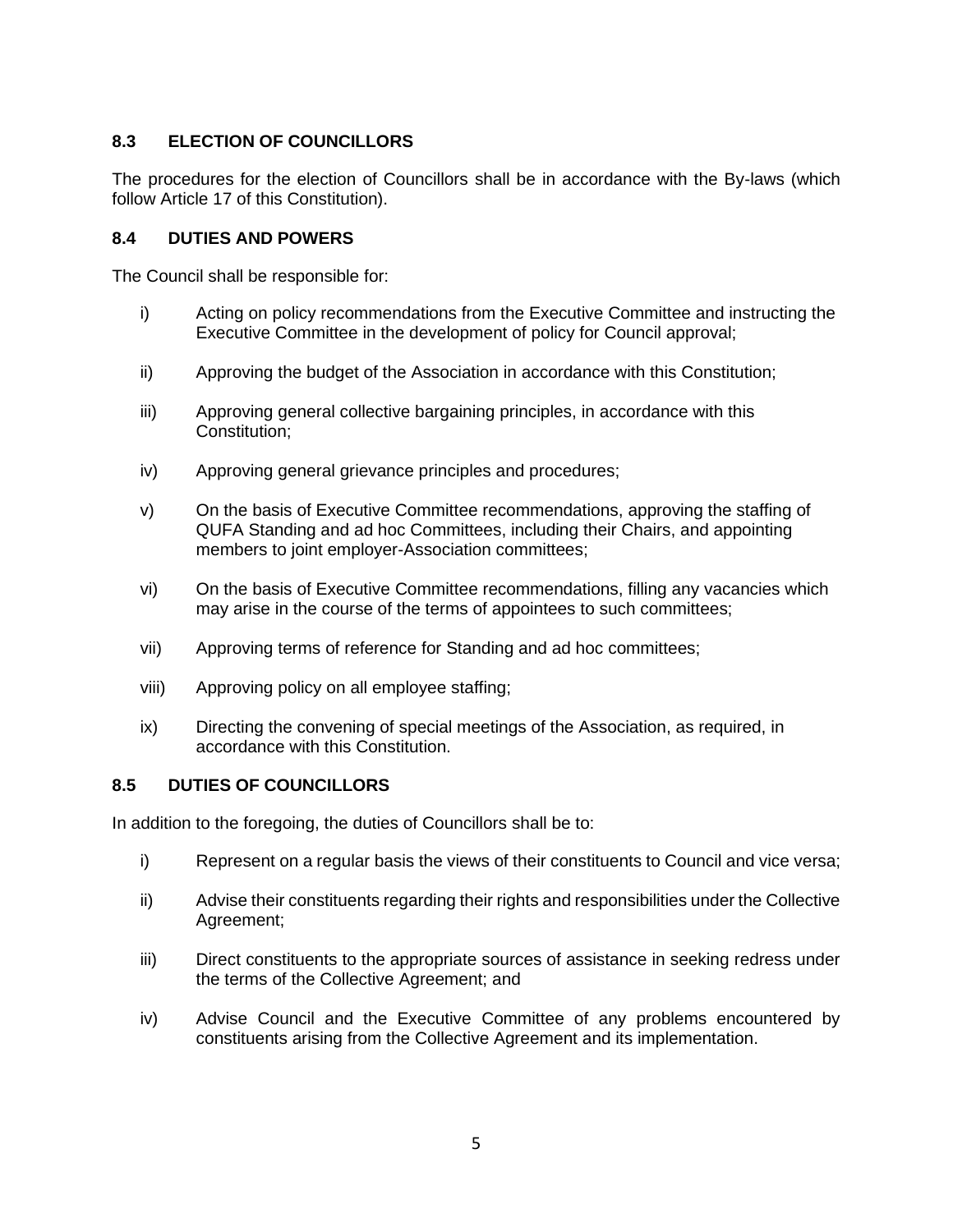# **8.6 REMOVAL OF COUNCILLORS**

A Councillor may be removed for reasons of gross neglect of the duties specified in this Constitution. Removal requires a two-thirds vote on the part of the Councillor's electoral unit in favour of removal and in accordance with the By-laws.

# **8.7 MEETINGS**

- i) A Council meeting shall be called at least once a month from September to May and at the request of any five members of Council.
- ii) The agenda shall normally be the responsibility of the Chair, in conjunction with the President, but any item requested by a member of Council or a petition of five members of the Association shall be placed on the agenda of the next meeting of Council and shall normally be voted upon at that meeting.
- iii) Council may, between meetings, pass resolutions required to expedite the normal day-to-day operation of the Association, but such resolutions cannot involve policy changes within the Association. Resolutions can be passed by means of electronic mail transmissions or telephone calls exchanged between the Chair and the members of Council and must receive the consent of the majority of Council as evidenced by their electronic mail transmissions or telephone responses. The results of such votes, based on hard copies of the electronic mail transmissions and written record of telephone responses, shall be announced at the next Council meeting and recorded in the minutes. The records of the vote will be destroyed one month after recording in the minutes unless a written protest is received by the Secretary.

# **8.8 NOTICE OF MEETINGS**

- i) Written notice of regular meetings shall be sent to Council members at least one week in advance. The proposed agenda, including any notices of motion, shall be sent to Council members by the Chair of Council at least five working days in advance.
- ii) Written notice of special meetings, along with the proposed agenda and any notices of motion, shall be sent to Council at least 24 hours in advance.
- iii) The non-receipt of a notice shall not invalidate a meeting unless there is bad faith.

# **8.9 THE CHAIR**

The Council shall elect a Chair and an Alternate Chair at the April meeting using the procedure described in the By-laws: A. iii) (b).

- i) The term of office for a Chair shall be two years, commencing July 1 of the year of election. Re-election is allowed.
- ii) It shall be the responsibility of the Chair to call meetings of Council, to prepare Council agendas in consultation with the President, and to circulate agendas to Council members prior to meetings, to serve as a member of the Executive Committee, and to Chair the General Meetings of the Association. The elected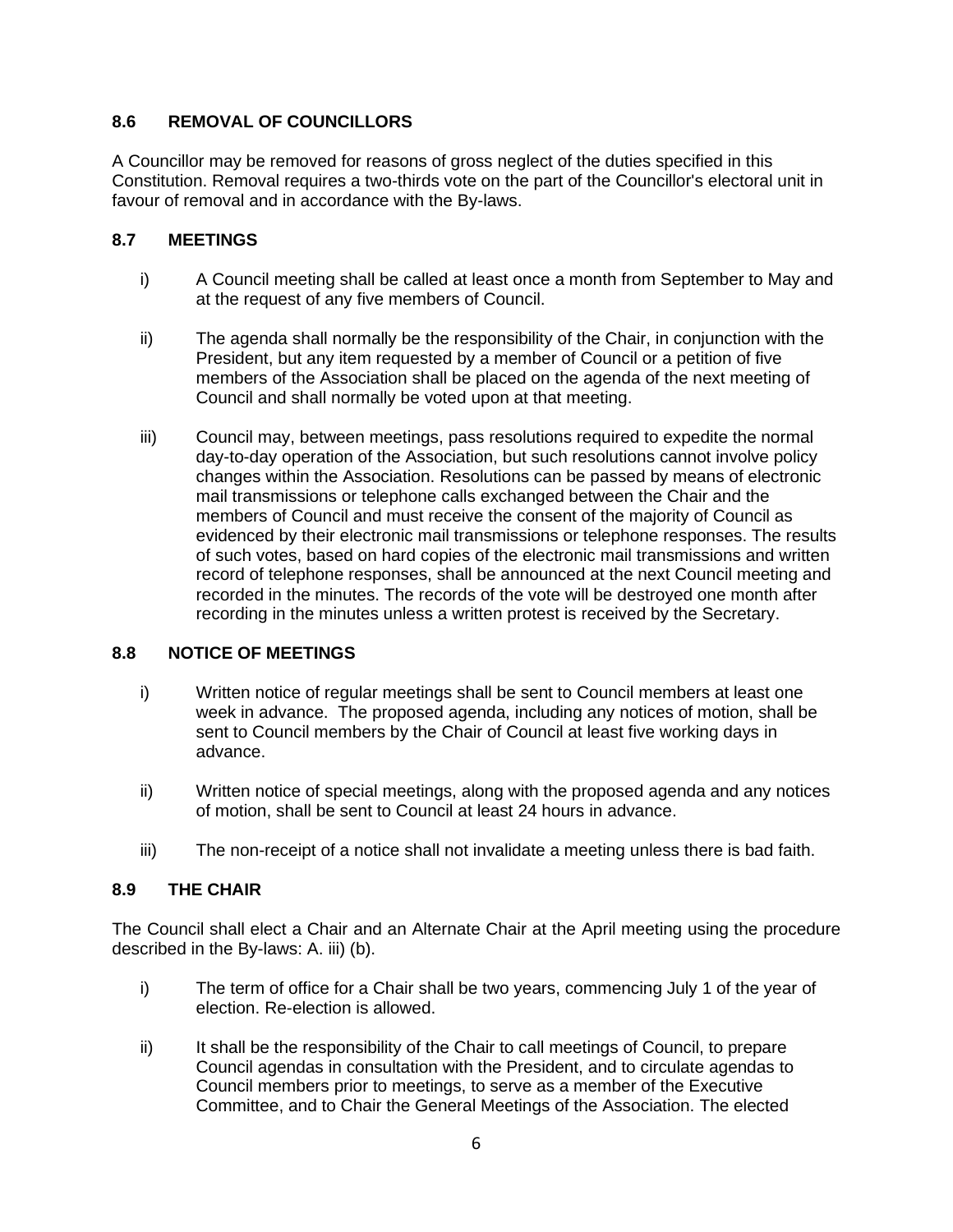Alternate Chair will serve as the Chair of Council in the absence of the Chair. In the absence of the elected Chair and Alternate Chair, a designate will be appointed by the Chair or the President.

iii) The Chair shall cast a vote only in the case of a tie.

# **8.10 ALTERNATE REPRESENTATION**

- i) Council members shall have the right to appoint alternates, who are from the same electoral unit and members of the Association, to sit in their place at Council meetings. The Council Chair and/or QUFA office staff should be notified of the appointment of an alternate preferably prior to the commencement of the meeting in question, but as soon as possible. Duly appointed alternates shall have all the rights of a Council member for the meeting in which they serve as alternate.
- ii) Officers of the Association shall not have the right to name alternates except in their capacity, if any, as a representative to Council of a constituency.

# **8.11 QUORUM**

A quorum for meetings shall be thirteen members of Council or their duly appointed alternates. Once quorum has been achieved it will be assumed to continue throughout the meeting unless a count is requested by a member.

# **8.12 VOTING**

Voting shall be by a show of hands unless otherwise specified by the Constitution or By-laws, or as requested by five members present in respect of voting on a particular issue. Unless otherwise specified by the Constitution or By-laws, and excepting matters of procedure, resolutions shall be adopted by a majority of votes cast. An abstention is not considered to be a vote cast.

# **8.13 NEW BUSINESS**

Items of new business shall be ruled upon by the Chair who shall be guided by the principle that matters of substance which normally require notice should be postponed until the next meeting, unless urgency requires otherwise. The decision of the Chair may be challenged and overruled. Approval of a motion to overrule requires a vote of two-thirds of the members present and voting.

# **8.14 DELEGATION OF POWER**

The Council may, by resolution, delegate any of its powers or duties to the Executive Committee, and may rescind such delegation in the same manner.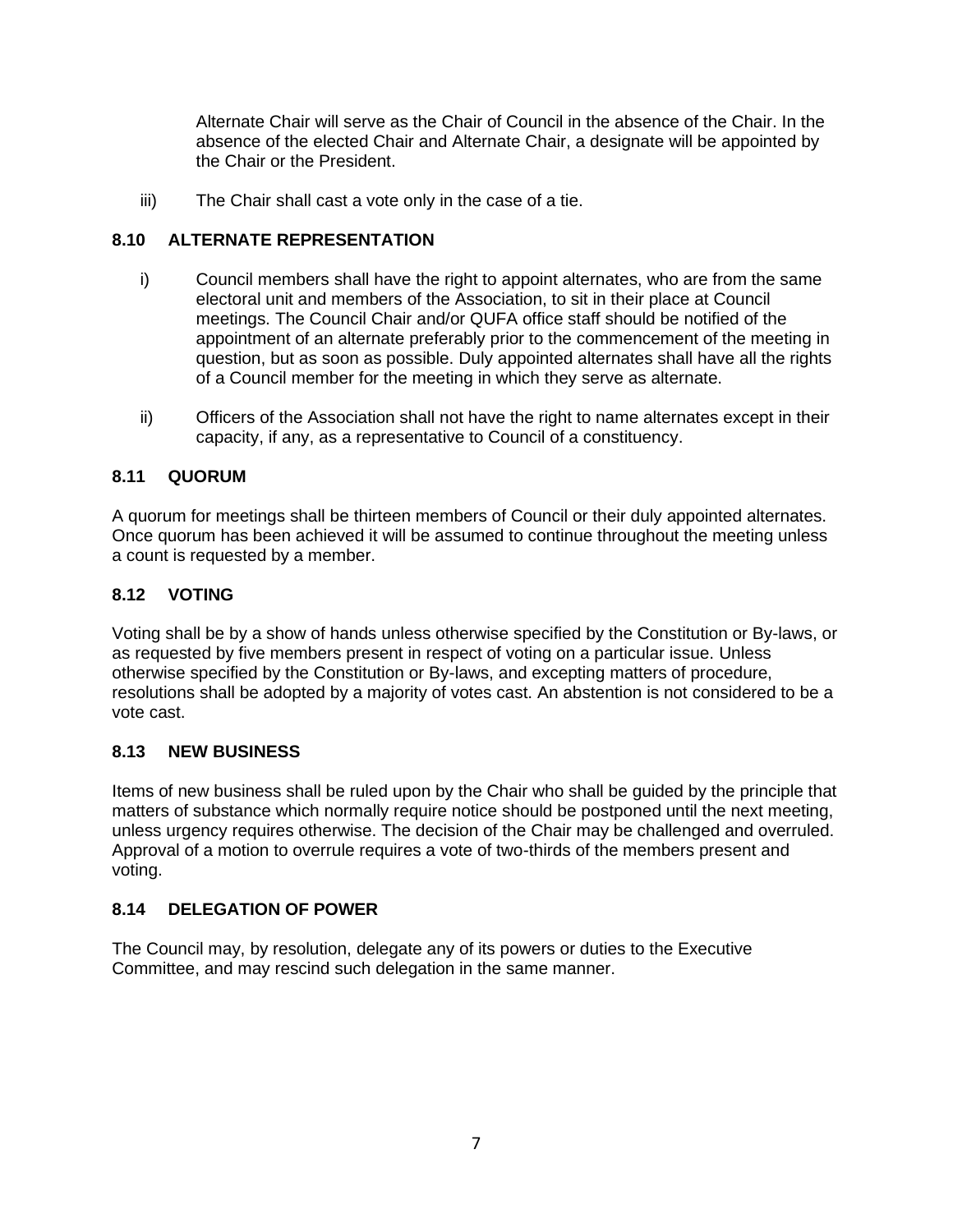# **ARTICLE 9: EXECUTIVE COMMITTEE**

# **9.1 COMPOSITION**

There shall be an Executive Committee of the Association consisting of the Officers of the Association, the Chair of the Council of Representatives, the Chair of the Grievance Committee, the QUFA Co-Chair of the Joint Committee to Administer the Agreement (JCAA), the Chair of the Political Action and Communications Committee (PACC), two Members-at-large, one representative from among Librarians and Archivists, one Continuing Adjunct representative, one Term Adjunct representative, and one Equity representative. The positions of Librarian and Archivist, Continuing Adjunct, Term Adjunct, and Equity representative should be filled regardless of whether other members of these constituencies hold positions on the Executive Committee. All Executive Committee members must be members of the Association.

# **9.2 ELECTION OR APPOINTMENT**

- i) The Officers, excepting the Past President, shall be elected by the Association membership, pursuant to the By-laws.
- ii) The positions of Equity representative, Queen's University Librarians and Archivists (QULA) representative, Term Adjunct representative, and Continuing Adjunct representative must all be filled by a person dedicated to that position alone. If any of these representatives takes on another position on the Executive, then another person must be found to replace them for the dedicated position that they have vacated.
- iii) The Nominations Committee shall recruit an Equity representative for the Executive who shall also sit as the Equity representative on Council.
- iv) If the QULA Executive representative takes on another Executive position, then the QULA Council representative will become the QULA representative on Executive and QULA must find another representative to serve on Council.
- v) The two Executive representatives for the Term and Continuing Adjunct Faculty members shall be selected to represent their respective electoral units. These designated representatives of Adjunct members on Council shall not preclude Adjunct members from representing academic units at Council.
- vi) The election and appointment cycle of Executive officers shall be staggered so that President, Vice President, PACC Chair, Chair of the Council of Representatives, one Member at Large and the Term Adjunct representative shall be elected, and the Past President appointed, in odd years, while the Treasurer, Secretary, Grievance Chair, JCAA Co-Chair, QULA Representative, Equity Representative, one Member at Large and the Continuing Adjunct Representative shall be elected in even years.

## **9.3 DUTIES AND POWERS**

- i) The Executive Committee shall exercise all the powers delegated to it by Council and report its activities regularly to Council.
- ii) The Executive Committee shall be responsible for: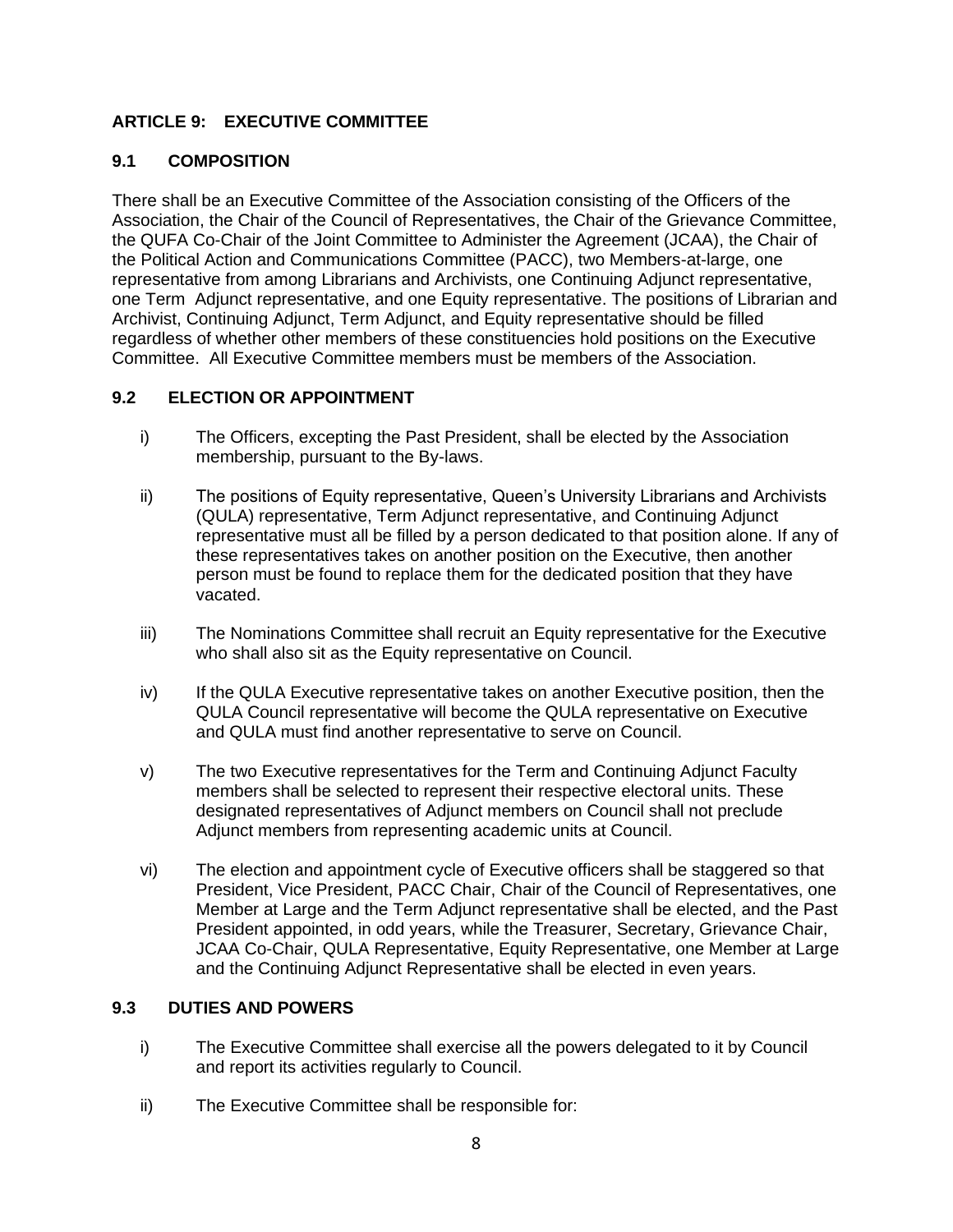- a. Developing policy for the Association, under direction from Council or as it deems necessary, and recommending such policy to Council for approval;
- b. Implementing the policies of the Association;
- c. Administering the budget of the Association;
- d. Supervising the collective bargaining of the Association;
- e. Acting upon the recommendations of the Grievance Committee;
- f. Recommending to Council the formation of new Standing Committees;
- g. Forming ad hoc committees as necessary to carry out the work of the Executive Committee;
- h. Receiving reports, as required, from committees and representatives and communicating such reports, as required, to Council;
- i. Recommending to Council, the Chairs, members of Standing committees and ad hoc committees formed by the Executive Committee, as well as appointees for joint employer-Association committees; and approving the appointment of QUFA representatives to other Queen's committees and task forces, and positions on external bodies; and filling any vacancies which may arise in the terms of such appointees;
- j. Recommending candidates to Council to fill mid-term vacancies on the Executive Committee;
- k. Encouraging the development of caucuses (among e.g., librarians and archivists, heads, adjuncts, feminist, junior faculty, and any other relevant sub-groups of members who express interest in forming a caucus) to ensure that constituencies within the Association are able to articulate their concerns adequately;
- l. Making every effort to ensure adequate communications with student associations and other employee groups at Queen's;
- m. Addressing issues of equity and the status of women through the development of QUFA committees or caucuses and/or through the nomination of representatives to participation in Queen's-wide equity and status of women committees, caucuses, and councils;
- n. Recommending the convening of special meetings of the Association to Council, as required;
- o. With the advice of the Staff Relations Committee and in accordance with the Employment Policy for QUFA Staff, hiring, supervising, and dismissing employees.

## **9.4 OFFICERS**

- i) The officers of the Executive Committee shall be the President, Vice-President, Secretary, Treasurer, and Past President. Officers must be members of the Association and members of the bargaining unit.
- ii) The President, Vice-President, and Past President shall not serve as Council representatives of electoral units.
- iii) All officers shall be ex officio members of Council.
- iv) The Past President shall be a non-elected member of the Executive Committee. The Past President shall be the person whose term as President has just expired, or a former President if the immediate Past President is unable or unwilling to serve on the Executive Committee.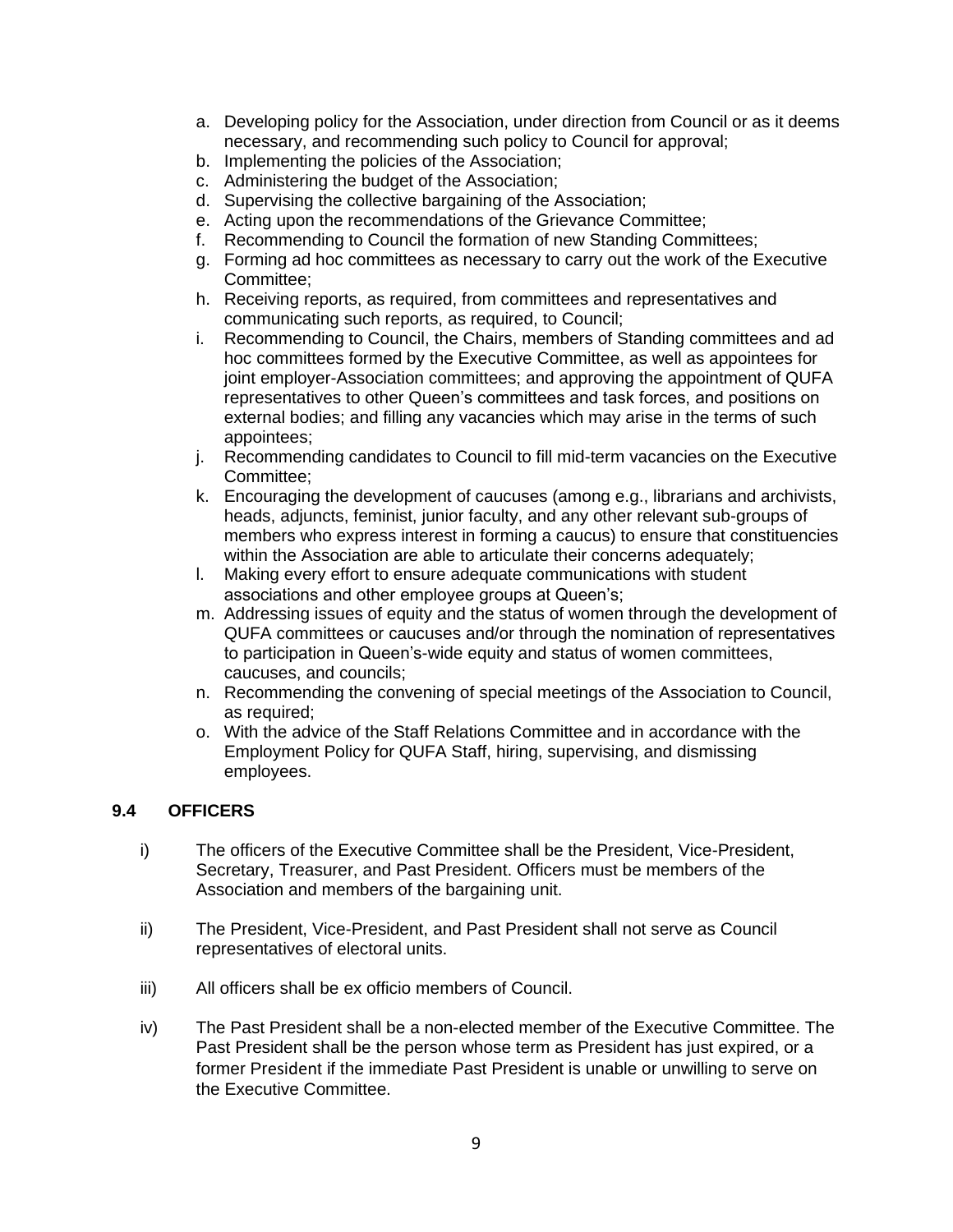# **9.5 DUTIES OF THE OFFICERS**

## **President**

Shall supervise and coordinate the activities of the Association and the bargaining units; represent the Association and bargaining units, including the Council and the Executive Committee, at Queen's and in the broader community; chair or appoint the chair for meetings of the Association; serve as a member ex officio of all Standing and ad hoc Committees except the Nominations and Elections Committee (the President may delegate an Executive Officer to attend any Committee or Sub-Committee as needed); sit as Senator for QUFA on the Queen's Senate; sit as an observer on the Queen's Board of Trustees; supervise employees; provide a report to the membership at all general meetings, and exercise such powers and carry out such functions as are delegated to them by the Council and the Executive Committee, or as are necessary for the proper conduct of the presidency.

#### **Vice-President**

Shall fulfill the duties of the President in their absence, represent the President as needed, chair the Nominations and Elections Committee serve as a member of the Finance Committee, and perform such duties as are from time to time requested by the Council or the Executive Committee.

#### **Past President**

Shall fulfill the duties of the President or Vice-President in their absence, represent the President as needed, chair the Staff Relations Committee, and perform such duties as are from time to time requested by Council or the Executive Committee.

#### **Secretary**

Shall liaise with the Political Action and Communications Committee to help coordinate political communications between the Executive and PACC. Shall prepare minutes of specific meetings, such as Executive, Council and General meetings.

#### **Treasurer**

Shall be responsible for overseeing the finances and accounts of the Association. Shall oversee the financial position of the Association and shall be responsible for rendering such an account to the Executive Committee or the Council whenever required. Shall oversee the preparation and reporting for the Association's annual audit. Shall chair the Finance Committee and prepare an annual update to the Association's Financial Plan. Shall report to the membership at each general meeting.

## **9.6 DUTIES OF REMAINING MEMBERS OF THE EXECUTIVE COMMITTEE**

- i) The Chair of each Standing Committee shall prepare a brief written report to be included in the agenda package that is distributed by the Administrative Officer one week prior to the regularly scheduled monthly meeting.
- ii) The Grievance Chair shall be responsible for regularly informing the Executive Committee about the work of the Grievance Committee and the financial implications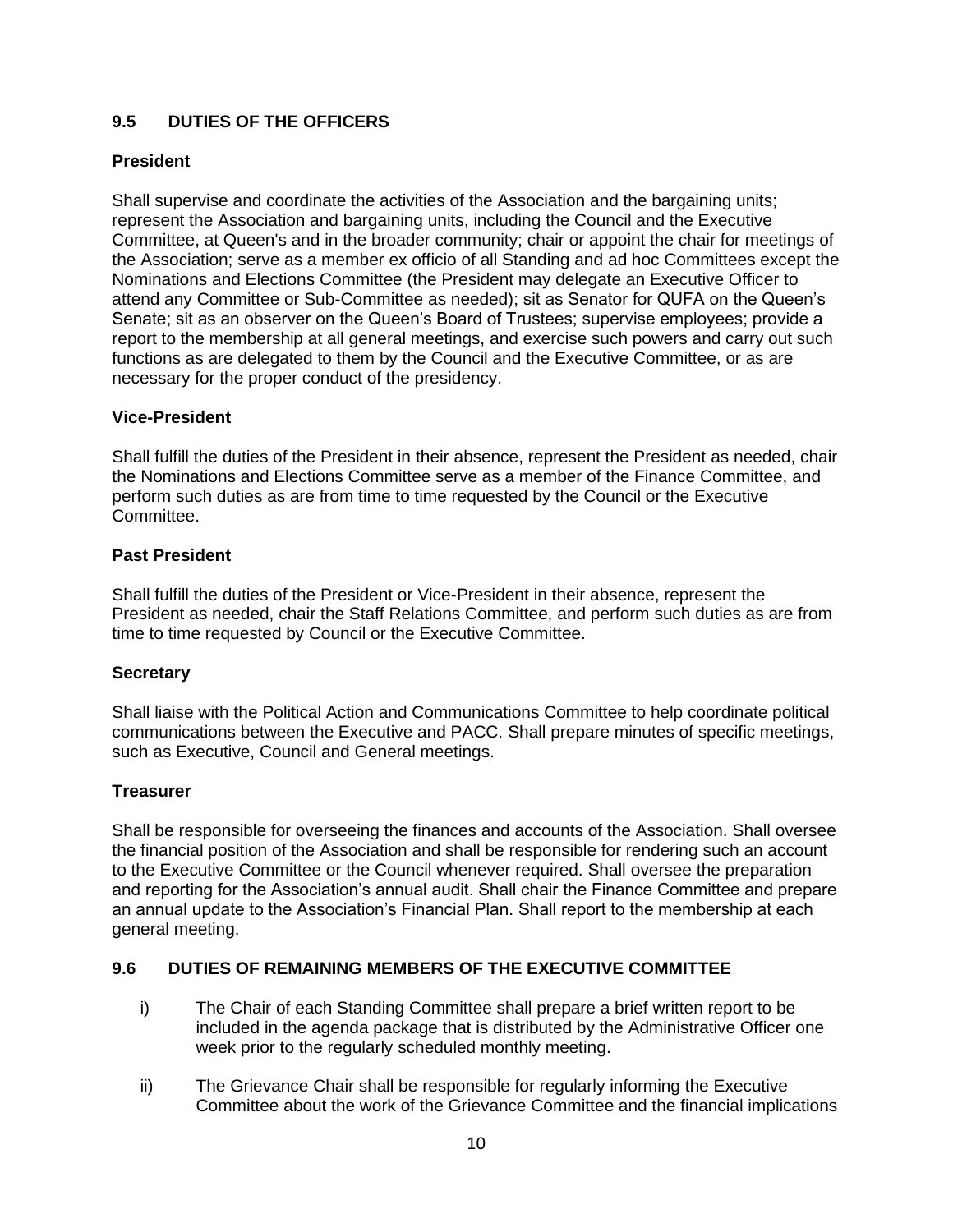of that work. The Grievance Chair shall also assist the Executive Committee in developing and implementing policy and undertaking activities necessary to the Association's grievance work on behalf of members of the bargaining unit.

- iii) The QUFA Co-Chair on the Joint Committee to Administer the Agreement shall be responsible for reporting to the Executive on the activities of that Committee and for conveying the Executive's concerns to that Committee. They shall also assist the Executive Committee in developing and implementing policy and undertaking activities necessary to the Association's collective bargaining work.
- iv) The representatives for Librarians and Archivists, and for Term and Continuing Adjunct Faculty members shall advise the Executive Committee on the implications for their constituencies of policies and activities of the Association and shall perform such duties as are from time to time requested by the Council or the Executive Committee.
- v) The Equity representative shall advise the Executive Committee on equity matters, shall help ensure that Association policies and activities are consistent with the equity requirements of the Collective Agreement and of provincial and federal legislation, and shall perform such duties as are from time to time requested by the Council or the Executive Committee.
- vi) The two Members-at-large shall represent the interests of the membership and perform such duties as are from time to time requested by the Council or the Executive Committee.

## **9.7 TERM OF OFFICE**

- i) The term of Executive Committee members shall be two years.
- ii) Re-election or, in the case of Past President, reappointment, is allowed.
- iii) Terms commence July 1 of the year of election or appointment.

## **9.8 REMOVAL OF OFFICERS AND OTHER EXECUTIVE COMMITTEE MEMBERS**

- i) Officers of the Association may be removed from office, in accordance with the Bylaws, by a two thirds vote of the membership by secret mail ballot for reasons of gross neglect of the duties specified in this Constitution.
- ii) Council may, by a resolution adopted by at least a two thirds vote, remove any Executive Committee member who is not a Councillor, prior to expiration of their term of office for reasons of gross neglect of duties specified in this Constitution.

## **9.9 MEETINGS**

i) The Executive Committee shall meet at least once a month during September to June, at the call of the President, or on one week's written notice at the request of any two members of the Committee. In the case of an urgent issue needing discussion and/or decision making, the President may request that the Executive schedule a "Special" Executive meeting on shorter notice. The agenda shall normally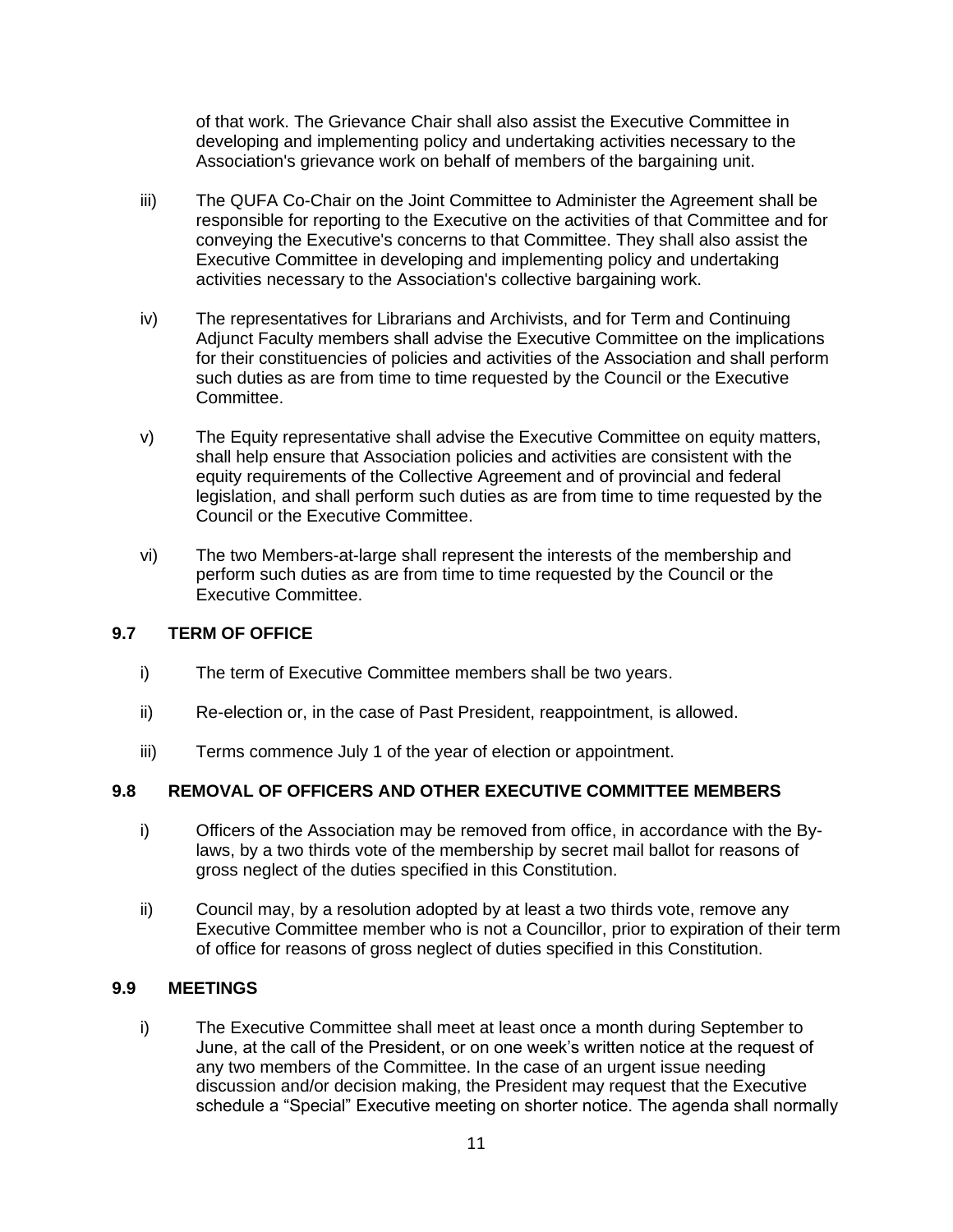be the responsibility of the President.

ii) The Executive Committee may, between meetings, pass resolutions required to expedite the normal day-to-day operation of the Association by means of electronic mail transmissions or telephone calls exchanged between the President of the Association and the members of the Executive Committee. Approval of such resolutions requires the consent of a majority of all Executive members. If any Executive member wishes to have the matter discussed, the email/telephone vote will be cancelled and the matter deferred to the next meeting. Votes of the Committee members submitted by email/telephone shall be recorded and filed with the records of the Association until the vote has been recorded in the following month's Executive Committee minutes, at which time the record of individual votes will be destroyed. Any two members of the Executive may act as mover and seconder of such motions.

# **9.10 NOTICE**

- i) Members of the Executive Committee shall receive notice of regular meetings of the Committee, as well as a proposed agenda including any notices of motion, at least two working days in advance.
- ii) Members of the Executive Committee shall normally receive notice of special meetings, along with the proposed agenda and any notices of motion, at least 24 hours in advance.
- iii) Notice may be in writing (e.g., campus mail, electronic mail, or facsimile) or by telephone.
- iv) The non-receipt of a notice shall not invalidate a meeting unless there is bad faith.

## **9.11 CHAIR**

Every meeting of the Executive Committee shall be presided over by a Chair. The President normally serves as Chair, or the Executive Committee may select another member of the Committee as Chair.

## **9.12 QUORUM**

The quorum for Executive Committee meetings shall be six (6) members of the Committee, including the Chair. Once quorum has been achieved it will be assumed to continue throughout the meeting unless a count is requested by a member. In the event that neither the President, nor Vice-President, nor Past President is present, the meeting shall terminate.

## **9.13 VOTING**

Voting shall be by a show of hands, unless otherwise specified by the Constitution or By-laws or unless requested by a member of the Executive Committee present in respect of voting on a particular issue. Voting by proxy is prohibited. Resolutions shall be adopted by a majority of the votes cast. An abstention is not considered to be a vote cast. The Chair shall not vote except to break a tie and, in such a case, the Chair shall cast a deciding vote.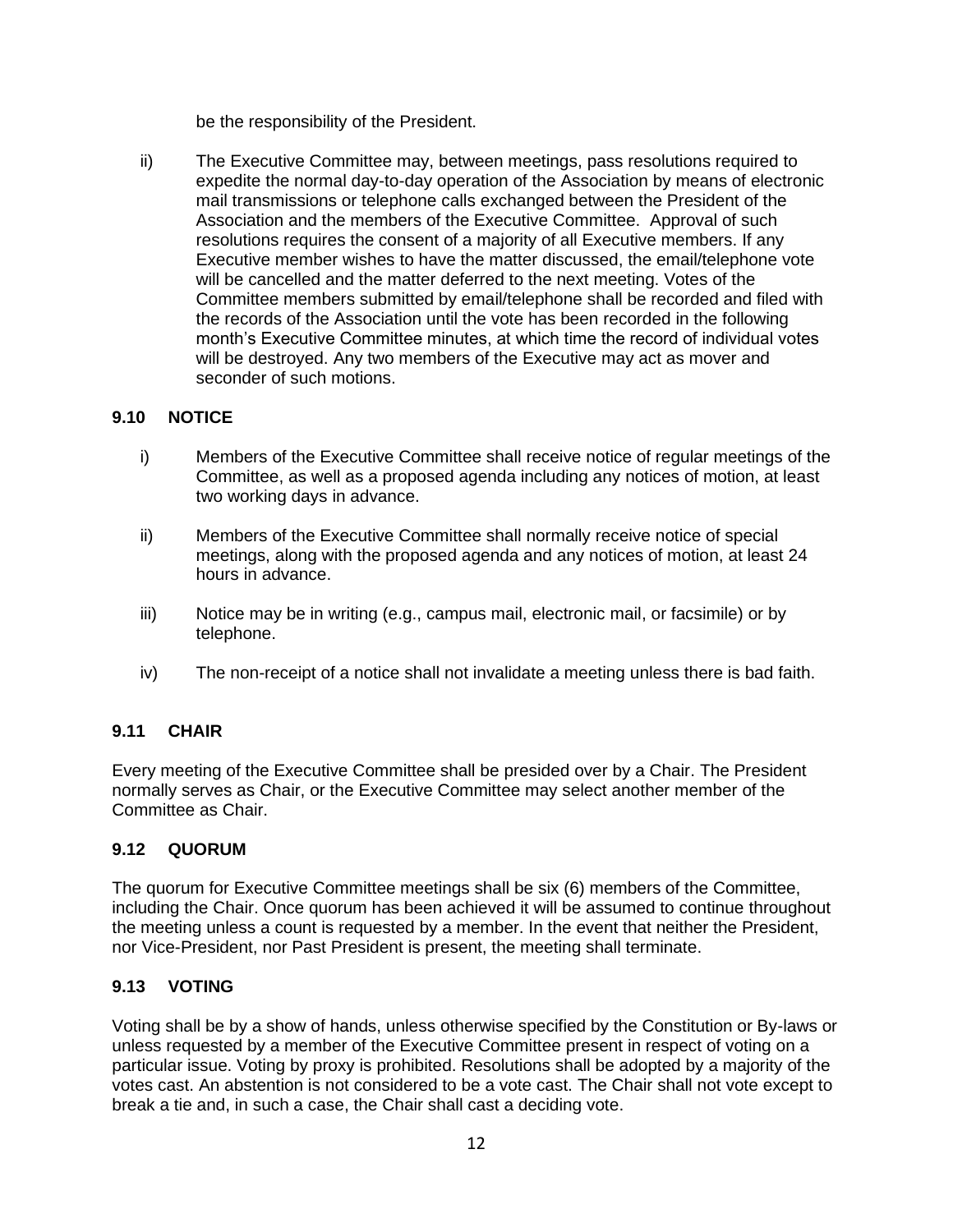# **ARTICLE 10: STANDING COMMITTEES**

- i) There shall be the following Standing Committees on:
	- a. Finance Committee
	- b. Grievance Committee
	- c. Nominations and Elections Committee
	- d. Political Action and Communications Committee
	- e. Staff Relations Committee
- ii) Standing Committees shall have such duties and responsibilities as may be assigned to them by the Executive Committee, with Council approval.
- iii) Standing Committees shall report to Council through the Executive Committee. They shall, however, have the right to report to Council directly, and Council may request that they do so.
- iv) Standing Committees shall submit annual reports to the Spring General Meeting.
- v) The Grievance Committee shall be as representative as possible of the academic and cultural diversity of the University.
- vi) Each Standing Committee shall meet at the call of its Chair or at the call of any two of its members.
- vii) A Standing Committee may appoint temporary sub-committees and assign them such duties as it deems advisable.

## **ARTICLE 11: OTHER COMMITTEES AND MECHANISMS FOR REPRESENTATION**

- i) The Council may establish such ad hoc committees as it deems advisable. Such committees shall normally report to Council and copy its report to the Executive Committee.
- ii) The mandate of all QUFA committees shall be approved by Council, subject to the general provisions of the Association's Constitution and By-laws.

## **ARTICLE 12: DUTIES OF EXTERNAL REPRESENTATIVES**

- i) QUFA representatives or observers on Senate, the Board of Trustees, and all other university committees as well as external bodies take direction from the Executive on policy matters.
- ii) QUFA representatives and observers on university and external bodies shall provide a brief written report to the Executive Director on the activity and discussions of those bodies after each meeting where there is something of significance discussed or decided that could have an impact on members of the QUFA bargaining units or could be of interest to the Association. The Executive Director will circulate these reports to the Executive Committee.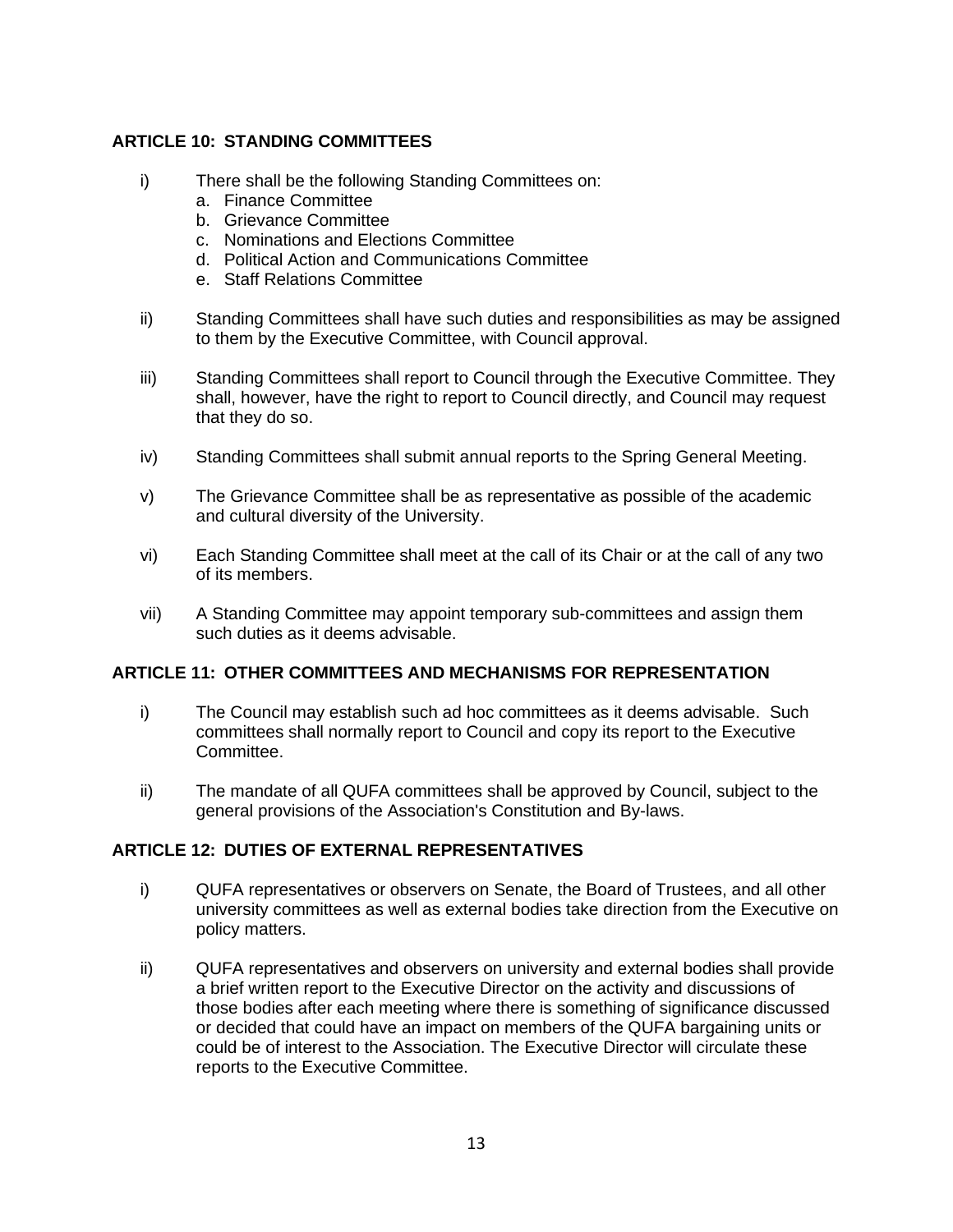# **ARTICLE 13: COLLECTIVE BARGAINING**

- i) The Executive Committee shall establish the bargaining team and report the composition of the team to Council for approval.
- ii) The Executive Committee shall be responsible for supervising the work of the bargaining team and approving bargaining positions and strategies recommended by the bargaining team.
- iii) The bargaining team shall proceed in accordance with a collective bargaining protocol to be determined by Council upon recommendation by the Executive Committee and the bargaining team. (See QUFA Policies and Protocols for the "QUFA Protocol Regarding Authority and Processes for Negotiating Collective Agreements")
- iv) Any Collective Agreement negotiated shall take force only upon ratification by members of the bargaining unit in accordance with the relevant provisions of The Ontario Labour Relations Act.
- v) Ratification votes shall be secret and normally conducted by on-line ballot, and voting results shall be reported by email to the membership.
- vi) Authorization for work action of any type shall be in accordance with the Ontario Labour Relations Act and in any event by a simple majority of members of the bargaining unit who vote by secret ballot.
- vii) In the event of a strike, no return to work shall be agreed to except with the agreement of the majority of the members of the bargaining unit present at a General Meeting at which the tentative collective agreement, or in the absence of a tentative agreement, the back-to-work agreement, is considered.

# **ARTICLE 14: VACANCIES**

- i) The Council shall fill any vacancies in the membership of any committee whose staffing lies within Council jurisdiction; the Executive Committee shall fill any vacancies arising by resignation or otherwise in the membership of committees whose staffing lies within the jurisdiction of the Executive Committee.
- ii) Any vacancy in the membership of Council, arising by resignation or otherwise, should be filled as soon as possible by an election in the affected unit. The term of any member of Council elected to fill a vacancy in a by-election shall normally commence immediately upon election and shall terminate when the term would normally have ended for the Councillor she or he is replacing.
- iii) Any required absence of two months or more on the part of a Councillor shall be considered a temporary vacancy in their position. Should the required absence be up to six months, the position may be filled (via by-election of the unit) temporarily by an alternate, until the Councillor is able to resume their role on Council.
- iv) Any required absence of two months or more on the part of an Officer shall be considered a vacancy in their position. Should the absence be less than six months, the position may be filled by another Executive member temporarily until the Officer is able to resume their role.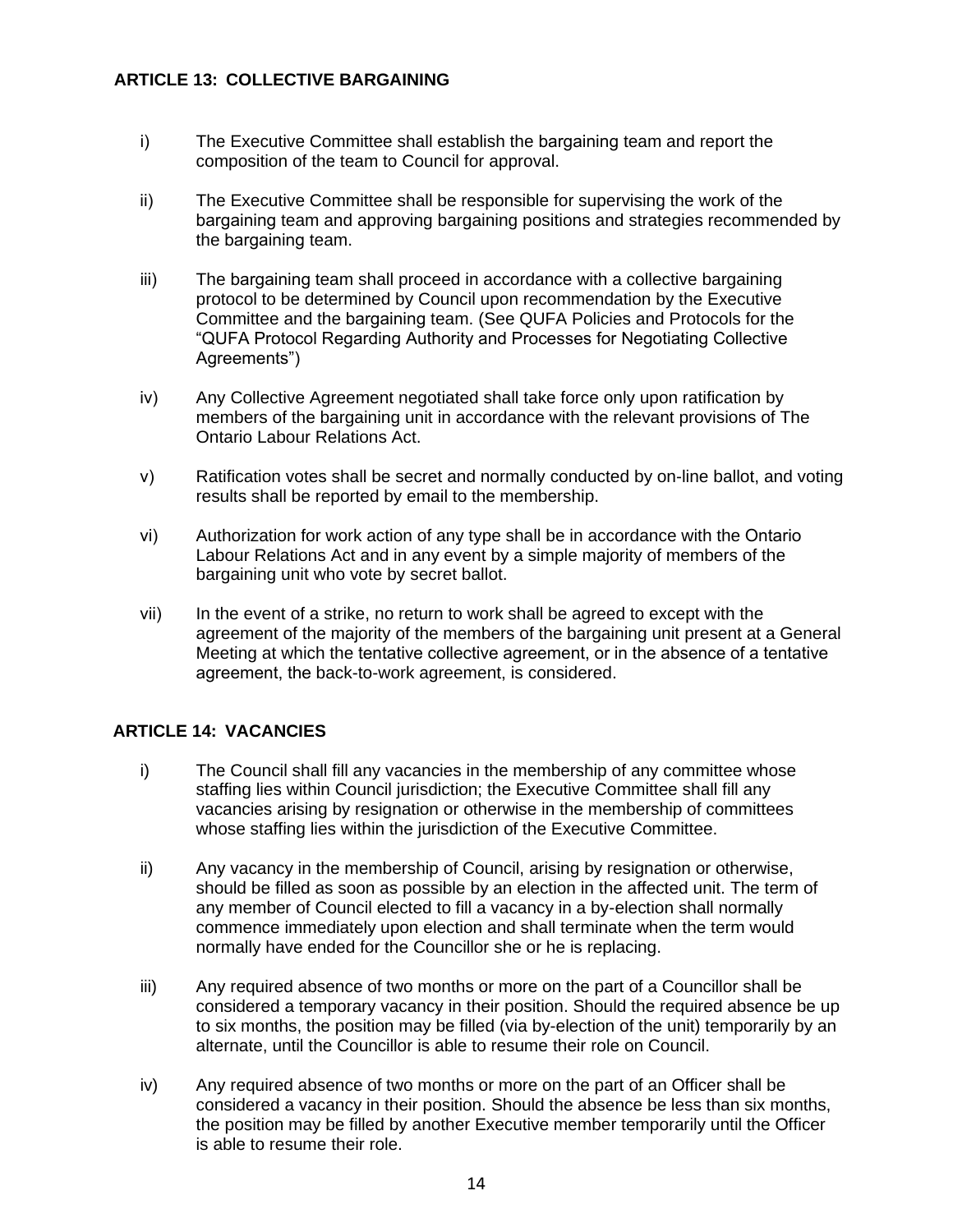v) Any Officer appointed by Executive and approved by Council to fill a vacancy during the first year of a two-year term shall serve out the first year of the term. An election must be held in accordance with the By-laws to fill the position for the second year of the term.

# **ARTICLE 15: FINANCES AND AUDITING**

- i) All money received by the Association shall be deposited to one or several accounts in the Association's name. The signing officers shall be the President, Vice-President, Past President and the Treasurer, and the signatures of any two of them shall be sufficient authorization for the drawing of funds from such accounts.
- ii) The Treasurer, in consultation with the Standing Committee on Finance, shall draw up a yearly budget for Council approval and membership approval at the Spring General Meeting, monitor expenses, and recommend any change in membership fees to Council.
- iii) A professionally designated accountant shall be appointed as auditor every year by the Executive Committee, subject to approval by Council. The auditor shall examine the accounts of the Association and shall submit a report to the Executive Committee. After receipt by the Executive Committee, the auditor's report shall be presented to Council within two months, and then to the membership at the next General Meeting as part of the Treasurer's report.
- iv) The fiscal year of the Association shall be established by By-law.

# **ARTICLE 16: AFFILIATIONS**

The Association may affiliate with international, national, provincial and regional organizations for the advancement of the interests of academic staff. New affiliations, as well as disaffiliations, shall be subject to a vote of the members of the Association at a General Meeting.

# **ARTICLE 17: BY-LAWS**

- i) The Association may make By-laws in order to carry out its purposes in accordance with the Constitution, including, but not limited to, By-laws pertaining to:
	- a. The establishment of the electoral units of the Council of Representatives, and the number of representatives for such units;
	- b. The nomination and election of Officers, Councillors, and members of the Executive Committee;
	- c. The composition and procedures of the Nominations and Elections Committee;
	- d. The filling of vacancies in the positions of Councillor, Officer, committee member or other Association positions;
	- e. The establishment of the Fiscal Year;
	- f. Rules of Procedure for meetings;
	- g. Protocols and policies governing Association practices not covered by the Constitution;
	- h. The removal of Officers, other Executive Committee members, and Councillors.
- ii) Amendments to the By-laws require a majority vote of those present at any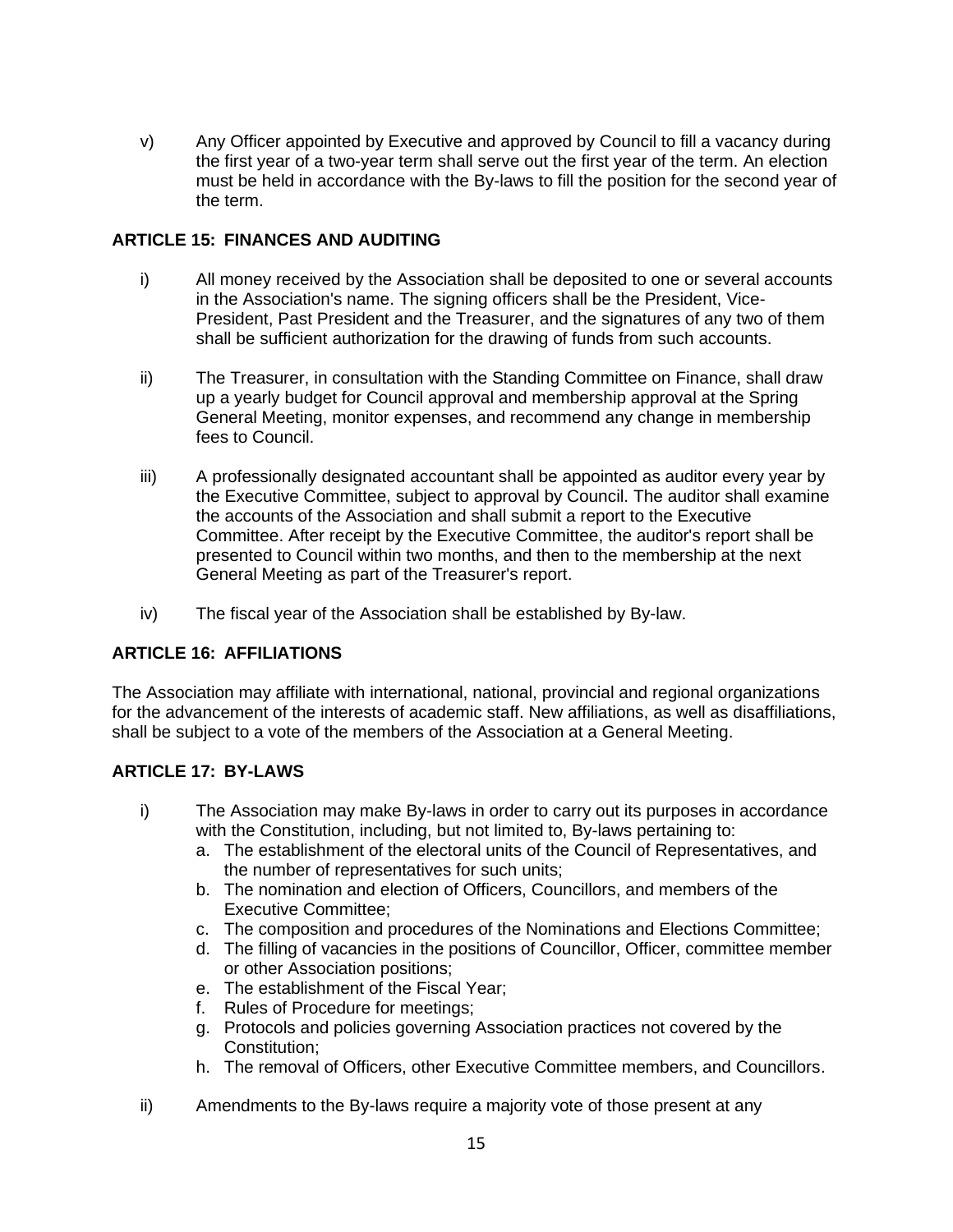scheduled General Meeting of the members.

iii) Proposed amendments to the By-laws must be circulated with the notice of any scheduled General Meeting.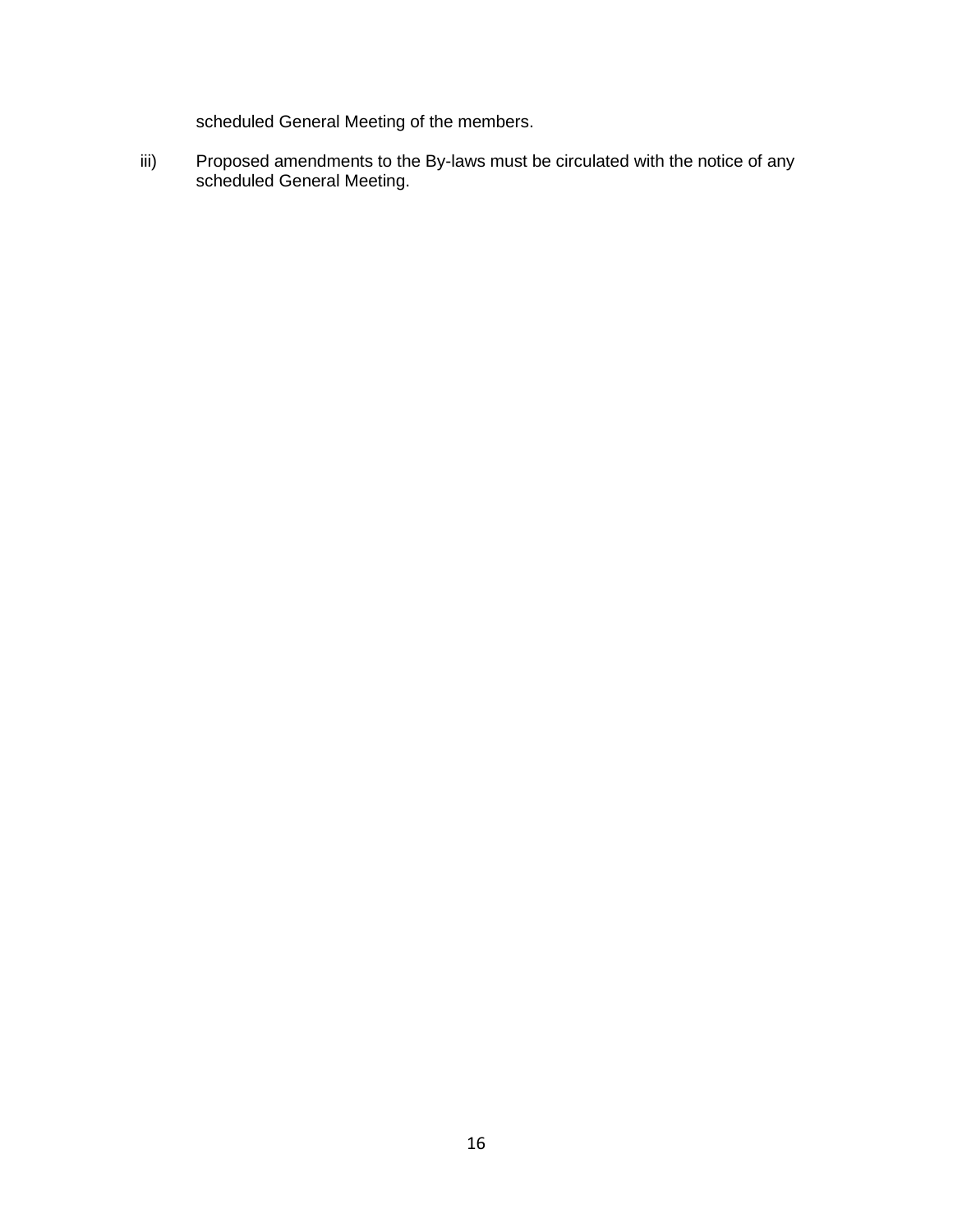## **BY-LAW NO. 1 – GENERAL**

## **A. NOMINATIONS, ELECTIONS, APPOINTMENTS**

- i) There shall be a Nominations and Elections Committee appointed annually by Council by January. At least one member of the Nominations and Elections Committee must be a Term or Continuing Adjunct faculty member. Membership shall include:
	- a. the Vice-President (or in the absence of a Vice- President, the Past President) who shall serve as Chair of the Committee;
	- b. two members of Council who are not on the Executive Committee;
	- c. one additional member of the Executive Committee who is not on Council;
	- d. two members who are neither on Council nor on the Executive Committee.
- ii) The Nominations and Elections Committee shall endeavour to prepare lists of candidates for Executive and Council positions that reflect the diversity of the QUFA membership. The Equity Representative shall serve the Committee in a consultative role to aid in this endeavour.
- iii) The mandate of the committee shall be:
	- a. To prepare a slate of candidates for those Officer positions (President, Vice-President, Secretary, Treasurer) which are vacant or for which the current incumbent's term will expire on June 30<sup>th</sup>. Note: The Past President position is not elected.
		- (1) All QUFA Members shall be invited in January and/or February to submit names of persons to fill all vacant Officer positions. Nominations need not be seconded but the nominee must agree to stand for election. Members may nominate themselves.
		- (2) Should a person holding one elected Office (President, Vice-President, Secretary, Treasurer) within the Association wish to hold another, he or she shall resign the first upon election to the second position. Any vacancy thus created shall be filled according to the same procedures and at the same time as the election of other Officers.
		- (3) Nominations shall close one week prior to the Spring General Meeting for all positions for which there is at least one candidate.
		- (4) Nominations will be accepted after the close of Nominations, including nominations from the floor. Such nominations require a two thirds approval vote at the meeting for the candidate to stand for the position.
		- (5) A slate of candidates will be presented at the Spring General Meeting of the Association each year.
		- (6) If there is only one candidate for a position, that candidate is acclaimed. If there is more than one candidate nominated for a position, an election will be held at the meeting by written ballot. Election will be by simple plurality.
	- b. To prepare a slate of candidates for those positions of Chair and Alternate Chair of Council which are vacant or for which the current incumbent's term will expire on June 30<sup>th</sup>.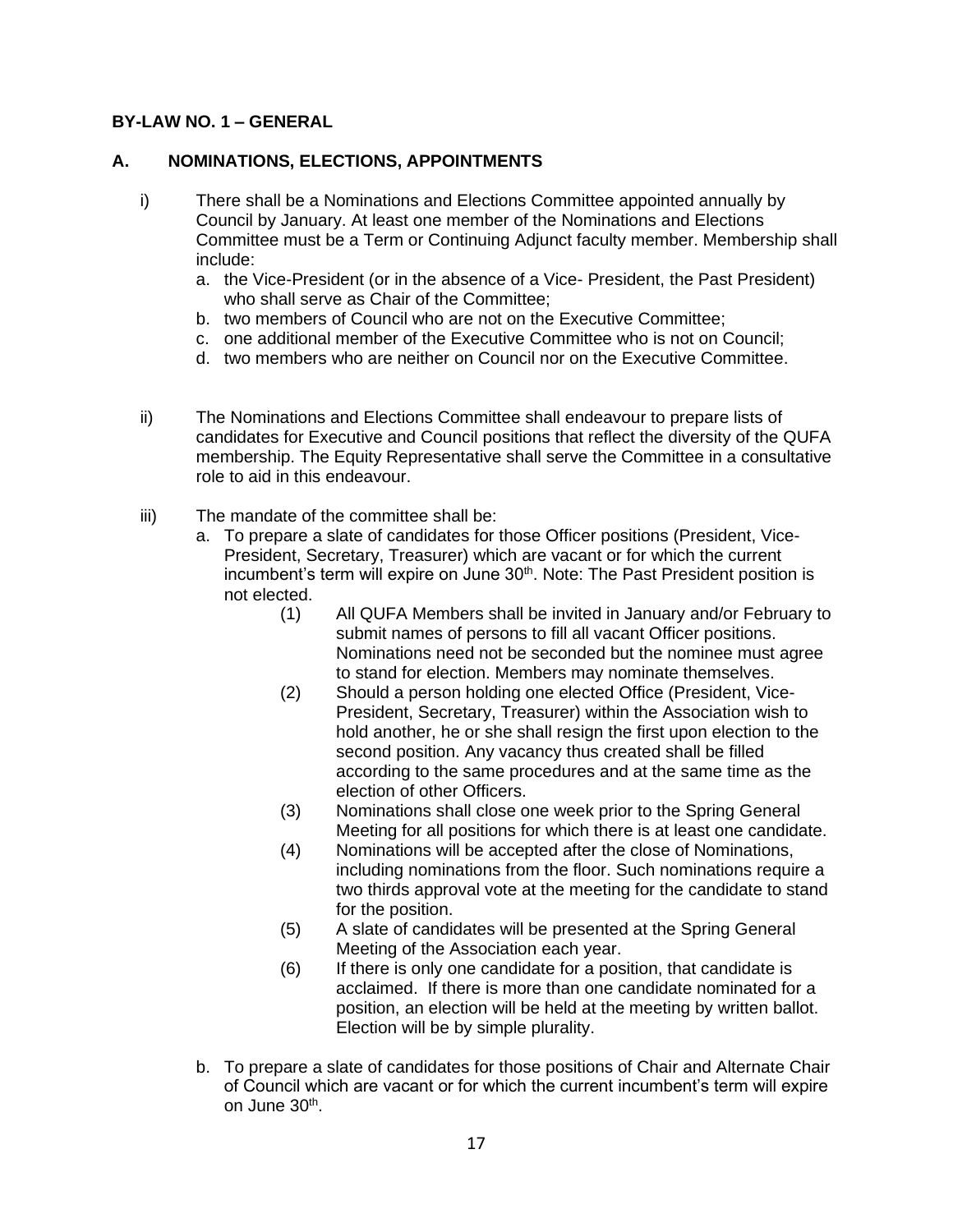- (1) An invitation shall be issued to all Councillors by the March Council meeting to submit names of persons to fill the positions of Chair and/or Alternate Chair of Council. Nominations need not be seconded but the nominee must agree to stand for election. Members may nominate themselves.
- (2) A slate of candidates shall be presented at the April Council meeting. For positions with no candidate, nominations will be accepted from the floor at the meeting.
- (3) If there is only one candidate for a position, that candidate is acclaimed. If there is more than one candidate for a position, an election will be held at the Council meeting by written ballot. Election will be by simple plurality.
- c. To notify electoral units of expiring terms and vacancies on Council and the need to elect new representatives.
	- (1) A Candidate for Council must be a member of the electoral unit that he/she represents. Joint appointees may represent one but not both electoral units simultaneously; cross-appointees may represent only the electoral unit that includes their home unit.
	- (2) Candidates for Council must be nominated by at least two members within the candidate's electoral unit, who are also members of the Association. The candidate must be a member of the Association and must indicate in writing their consent to run. The election shall take place by secret ballot of the members of the electoral unit.
	- (3) If there is only one candidate for a position, that candidate is acclaimed. The name of the candidate must be circulated by email or other means that will ensure that all QUFA bargaining unit members in the unit are informed.
- d. To recommend to the Executive Committee, candidates for the positions of Chair (or Co-Chair) of and membership on the Joint Committee to Administer the Agreements (JCAA), the Grievance Committee, and the Political Action and Communications Committee (PACC), and for the positions of the Equity Representative on Council and the Executive and Members-at-large on the Executive. The Treasurer is ex officio Chair of the Finance Committee; the Past President is ex officio Chair of the Staff Relations Committee.
- e. To prepare a list of Members upon whom the Association might draw to fill midterm vacancies as well as positions on Association committees, joint employer-Association committees, university committees, task forces, and external bodies.
- f. In the absence of a protest in writing to the Secretary, to destroy written ballots one month after public announcement of the results or a vote.

## **B. Council Representation**

i) The Executive Committee shall establish an ad hoc committee to reassess the unit representation to Council every fifth year or in any year after major restructuring of one or more units has occurred so as to ensure appropriate representation for each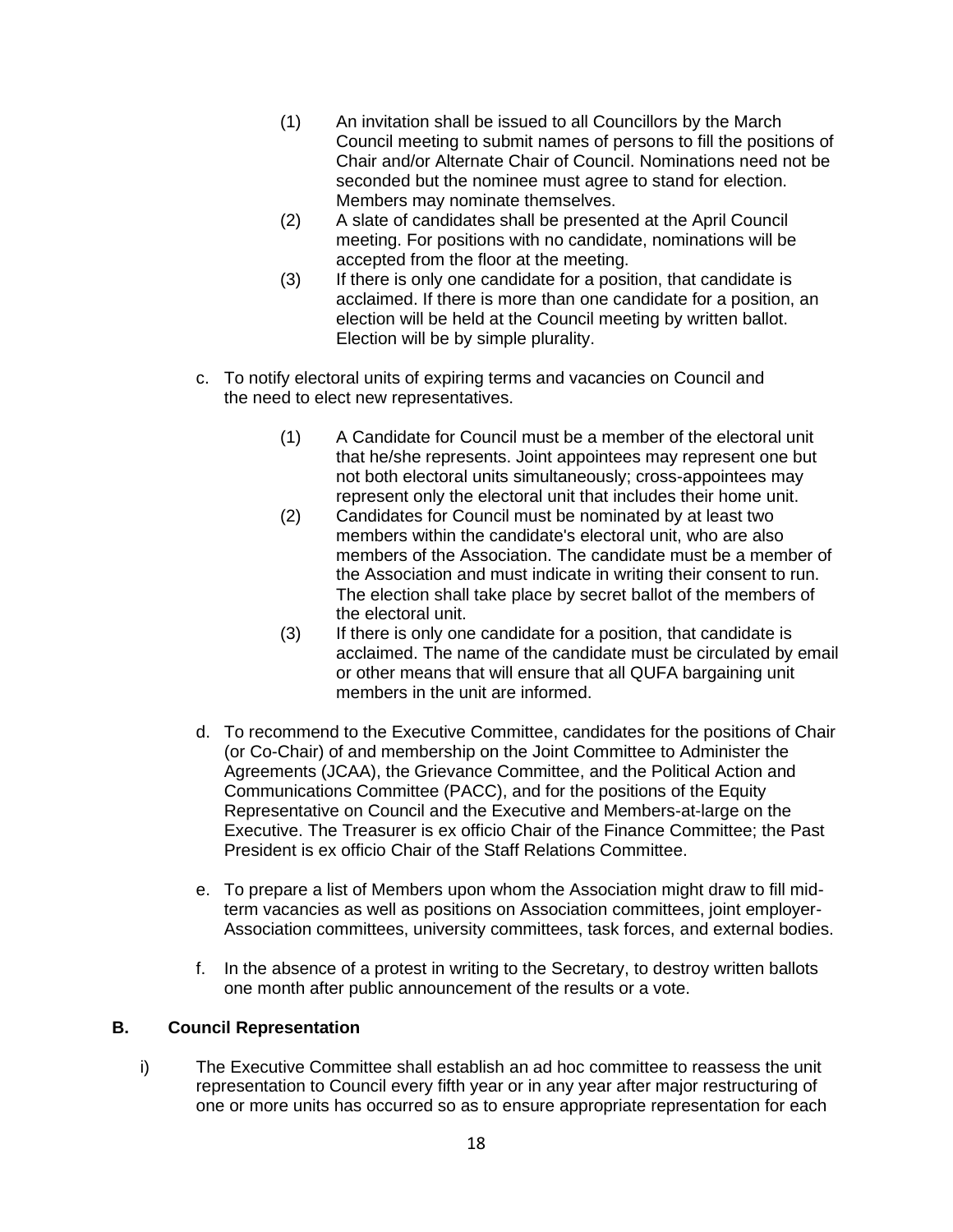unit.

Provision for Council's Weighted Voting by Unit:

A weighted vote may be requested by a member at any time. The weighted voting system by unit works as follows:

Units with 1-20 members: 1 vote per Council representative Units with 21-40 members: 2 votes per Council representative Units with 41-60 members: 3 votes per Council representative Units with 61-80 members: 4 votes per Council representative Units with 81+ members: 5 votes per Council representative

The numbers of members per unit will be determined before the September Council meeting and will be based on the data available in the previous winter term.

Unless otherwise specified by the Constitution or By-laws, and with the exception of matters of procedure, resolutions shall be adopted by a majority of votes cast.

- ii) In electoral units composed of more than one academic unit, rotation of representation is strongly encouraged;
- iii) Regarding situations in which QUFA faculty members are affiliated with more than one electoral constituency:
	- a. Adjuncts are eligible to serve as academic unit representatives.
	- b. Adjuncts are eligible to vote for Council representatives from their electoral unit, as well as for the adjunct Council representative. This vote will normally be conducted electronically to facilitate Adjunct member participation.
	- c. Faculty members who are cross-appointed may vote only as members of the unit in which they are paid (home unit).
	- d. Faculty members who are appointed jointly shall vote as members of the unit in which they normally perform the greater amount of their academic work. If they have roughly equivalent work in each department, they shall choose one in which to vote. They may choose differently in different years.
- iv) Term Adjuncts shall receive one Council representative for every 100 Term Adjunct members in the bargaining unit, which means that the number of representatives may change from year to year.
- $v$ ) If a new unit is formed, then a representative(s) for that unit shall be added to the Council. Likewise, if a unit merges or disappears, then that unit will no longer have separate representation at Council. This means that the number of representatives may change from year to year.
- vi) Present unit organization is described below.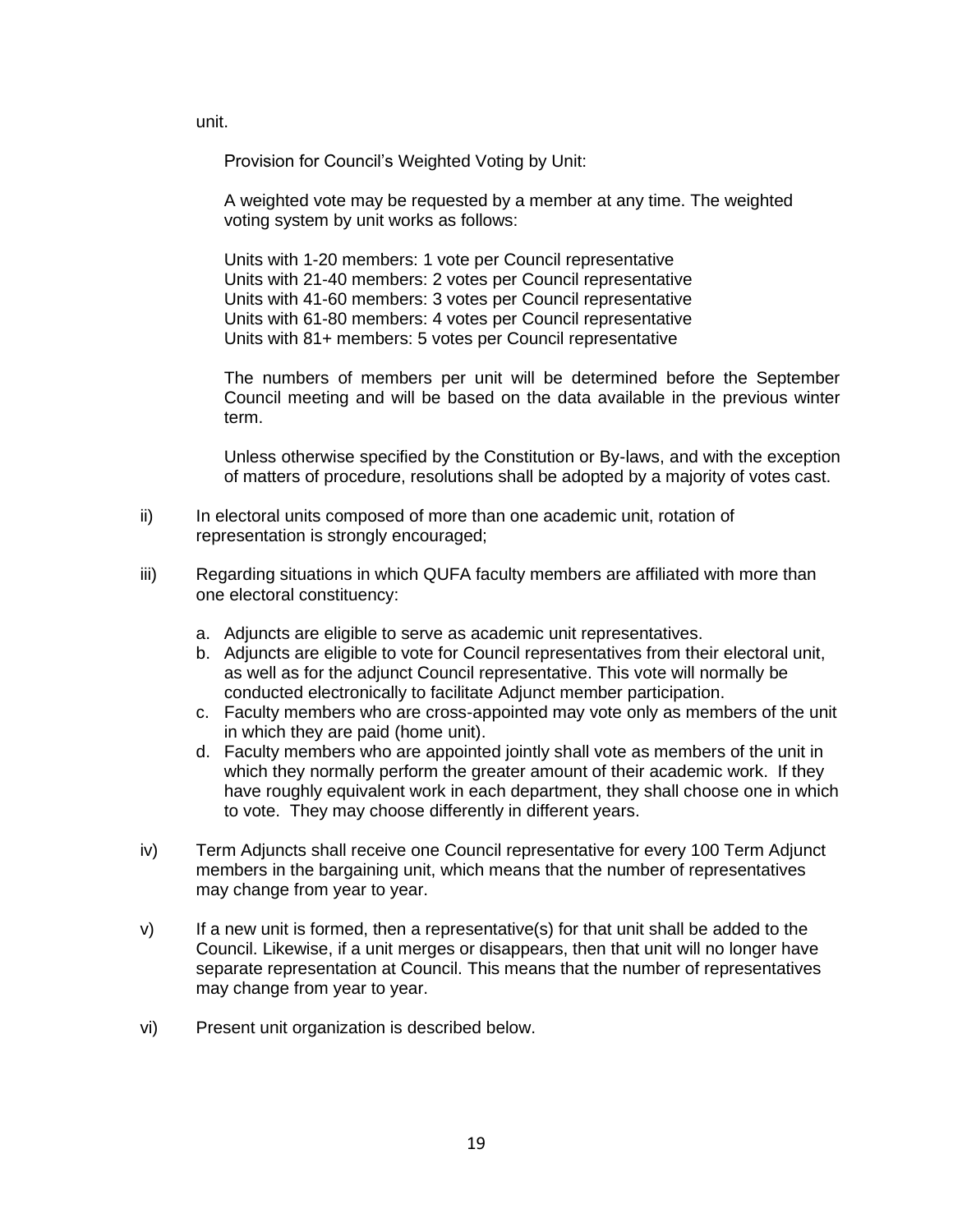|  | <b>Council Representation</b> |
|--|-------------------------------|
|--|-------------------------------|

| <b>Electoral Unit</b>                              | # of                   | Weighted       |
|----------------------------------------------------|------------------------|----------------|
|                                                    | <b>Representatives</b> | <b>Vote</b>    |
| <b>ARTS &amp; SCIENCE</b>                          |                        |                |
| Art, Fine Art & Art Conservation                   |                        | 2              |
| <b>Biology &amp; Environmental Studies</b>         |                        | 3              |
| Centre for Teaching & Learning, Continuing &       |                        | 1              |
| <b>Distance Studies, Writing Centre</b>            |                        |                |
| Chemistry                                          | 1                      | $\overline{2}$ |
| Cultural Studies, Gender Studies, Global           | 1                      | $\overline{2}$ |
| Development Studies & Sociology                    |                        |                |
| Drama & School of Music                            |                        | 3              |
| Economics                                          | 1                      | $\overline{2}$ |
| English                                            | 1                      | $\overline{2}$ |
| Film & Media                                       |                        | 1              |
| Geography & School of Urban & Regional Planning    |                        | $\overline{2}$ |
| <b>Geological Science</b>                          |                        | 1              |
| History, Classics & Jewish Studies                 |                        | 3              |
| <b>Policy Studies &amp; Industrial Relations</b>   |                        | 1              |
| Languages, Literatures & Cultures & French Studies |                        | 3              |
| Mathematics & Statistics                           | 1                      | $\overline{2}$ |
| Philosophy                                         | 1                      | 1              |
| Physics                                            |                        | $\overline{2}$ |
| <b>Political Studies</b>                           |                        | $\overline{2}$ |
| Psychology                                         |                        | 3              |
| <b>School of Computing</b>                         | 1                      | $\overline{2}$ |
| School of Kinesiology & Health Studies             |                        | $\overline{2}$ |
| School of Religion                                 |                        | 1              |
|                                                    |                        |                |
| <b>EDUCATION</b>                                   | 1                      | 5              |
|                                                    |                        |                |
| <b>ENGINEERING &amp; APPLIED SCIENCE*</b>          |                        |                |
| <b>Chemical Engineering</b>                        | 1                      | $\overline{2}$ |
| <b>Civil Engineering</b>                           |                        | 1              |
| <b>Electrical &amp; Computer Engineering</b>       | 1                      | $\overline{2}$ |
| Mechanical & Materials Engineering                 | 1                      | $\overline{2}$ |
| <b>RMB School of Mining</b>                        | 1                      | 1              |
| <b>HEALTH SCIENCES</b>                             |                        |                |
| <b>Biomedical &amp; Molecular Science</b>          | 1                      | 4              |
| <b>Public Health Science</b>                       | 1                      | 1              |
| School of Medicine (Other Departments)**           | 1                      | $\overline{2}$ |
| School of Nursing                                  | 1                      | $\overline{2}$ |
| School of Rehabilitation Therapy                   | 1                      | $\overline{2}$ |
|                                                    |                        |                |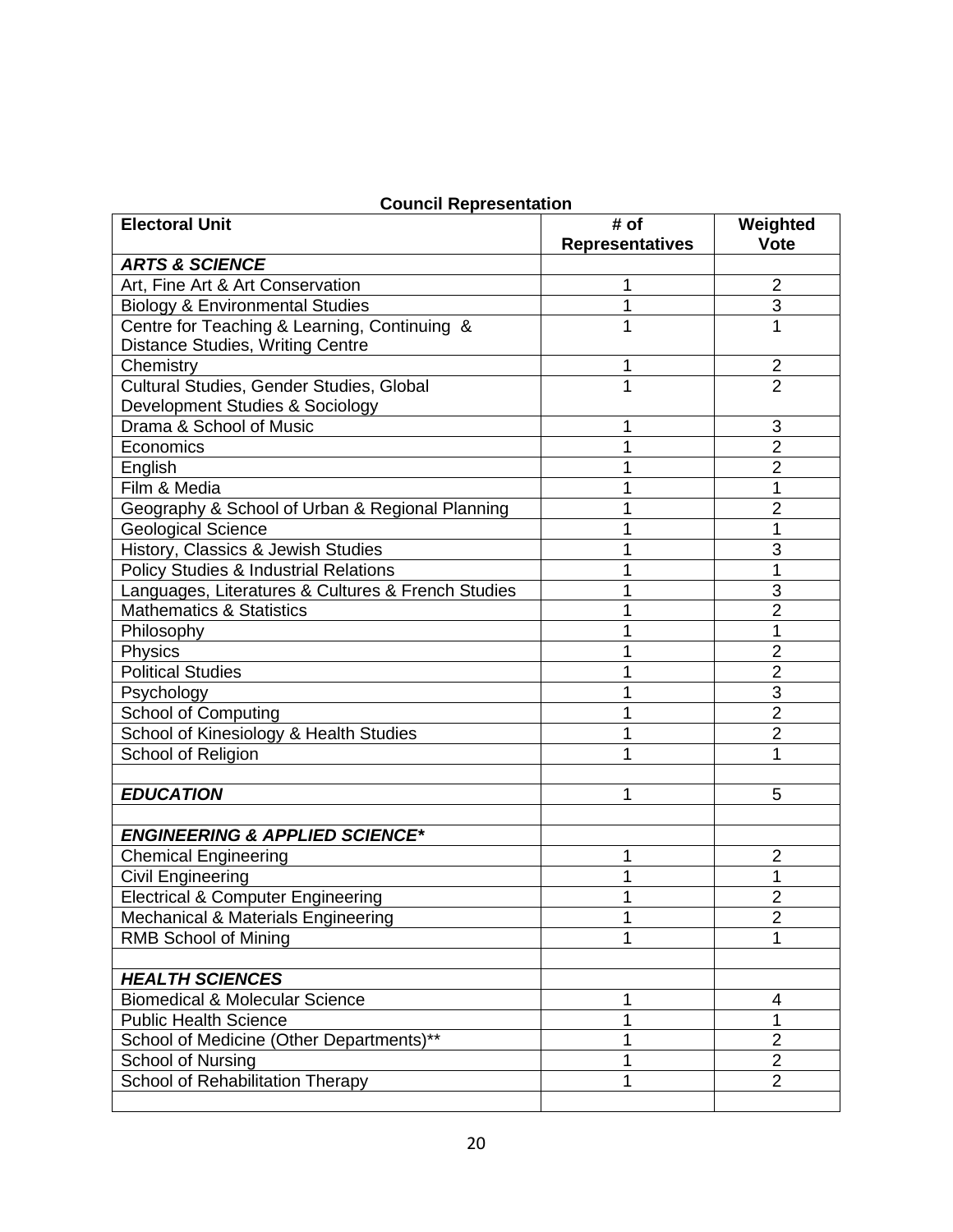| <b>LAW</b>                    |   | 2         |
|-------------------------------|---|-----------|
|                               |   |           |
| <b>SCHOOL OF BUSINESS</b>     |   | 5         |
|                               |   |           |
| <b>LIBRARY &amp; ARCHIVES</b> |   | 3         |
|                               |   |           |
| <b>OTHER REPRESENTATIVES</b>  |   |           |
| <b>Equity Representative</b>  |   |           |
| Continuing Adjuncts***        |   | 5         |
| Term Adjuncts***              | 3 | 15 (5 per |
|                               |   | Rep)      |
|                               |   |           |
| <b>Totals</b>                 |   | 98        |

\***Applied Science Units:** There are an additional 7 Members (Term Adjuncts) classified as "Applied Science". When spread across the 5 units, they do not change weighted votes.

\*\* School of Medicine (Other Departments): These are any department where at least one person is a QUFA Member such as Pathology & Molecular Medicine, Hematology/Oncology, Obstetrics/Gynaecology and Psychiatry.

\*\*\***Adjuncts:** As at January 2015, there were 355 Term Adjunct and 126 Continuing Adjunct Members. There is 1 Council Representative per 100 Adjunct Members and votes are weighted so that each 100 Members would have 5 votes. Thus each Adjunct representative is standing for the full 5 weighted votes.

## **C. FISCAL YEAR**

The Fiscal Year of the Association shall commence March 1.

## **D. RULES OF PROCEDURE**

#### **Conflict of Interest:**

- i) Conflict of Interest exists in situations where a QUFA official's financial or other personal interest or that of an immediate family member or intimate is, or appears to be, in conflict with their responsibility to QUFA. For purposes of this by-law "immediate family member or intimate" includes a parent, child, sibling, spouse, or partner of the official, any family member living in the same household as the official, any person with whom the official has or has recently had an intimate relationship, and any other person about whose interests the official deems that he or she may not be adequately objective.
- ii) Any person serving on the QUFA Executive or Council of Representatives who is liable to a conflict of interest in respect to deliberations about internal QUFA business shall leave the room for the duration of the relevant discussion. The conflict can be declared by the person or by another member of the respective committee. If necessary, whether the person may participate in the relevant discussion or not will be decided by a vote of the committee.